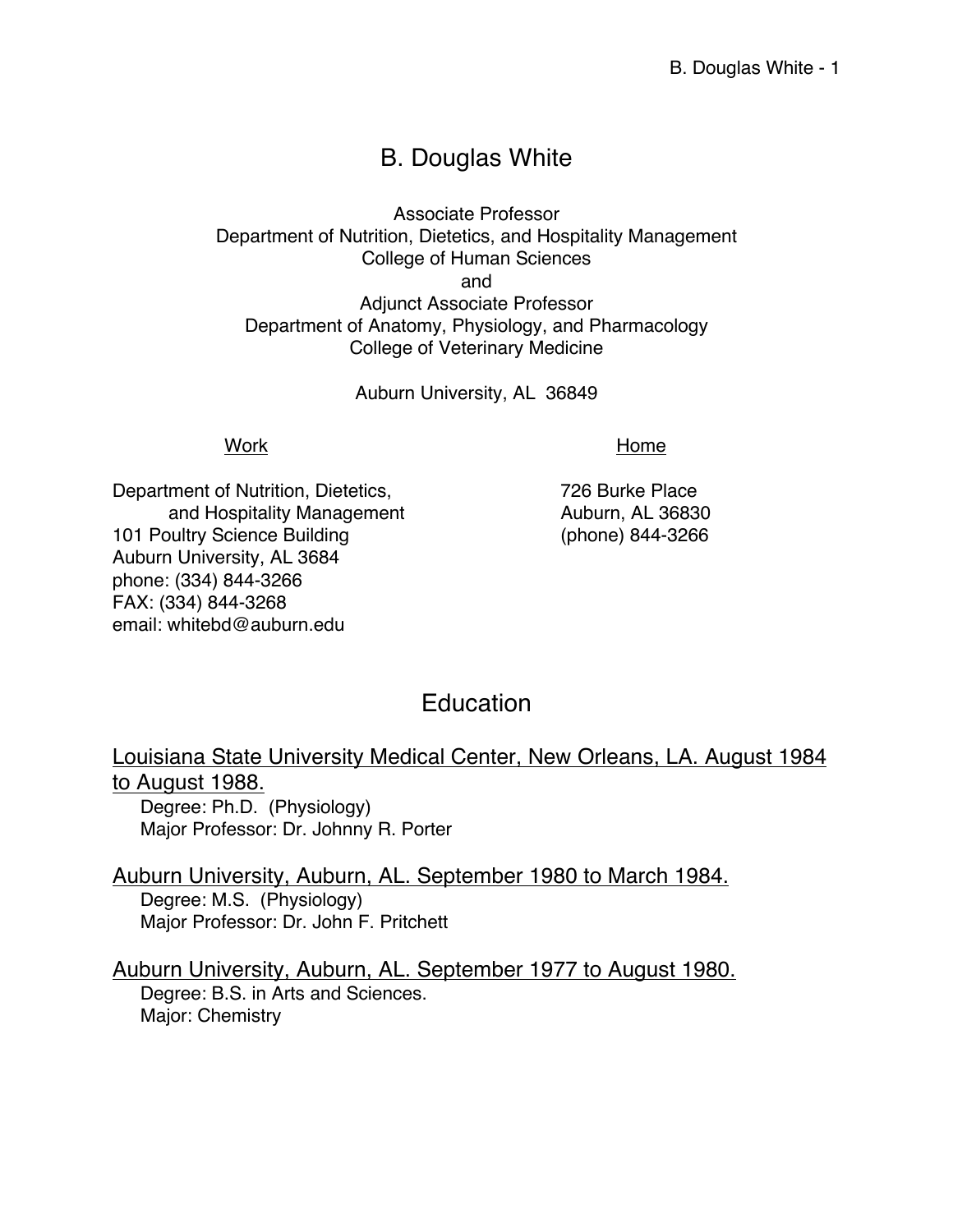# Professional Experience

| $2004 - 2009$ | Department Head, Department of Nutrition and Food Science,<br>Auburn University, AL                                                    |
|---------------|----------------------------------------------------------------------------------------------------------------------------------------|
| 2001-present  | Associate Professor, Department of Nutrition and Food Science,<br>Auburn University, AL                                                |
| 2000-present  | Adjunct Appointment, Department of Anatomy, Physiology, and<br>Pharmacology, College of Veterinary Medicine, Auburn University,<br>AL. |
| 1996-2001     | Assistant Professor, Department of Nutrition and Food Science,<br>Auburn University, AL                                                |
| 1991-1996     | Assistant Research Scientist, Department of Foods and Nutrition,<br>University of Georgia, GA                                          |
| 1989-1991     | Research Coordinator, Department of Foods and Nutrition,<br>University of Georgia, GA                                                  |
| 1988-1989     | Postdoctoral Associate, Department of Foods and Nutrition,<br>University of Georgia, GA                                                |

# Honors and Awards

Outstanding Faculty Member in the College of Human Science by SGA (2000-2001) Named an outstanding professor by the A.U. Panhellenic Council (Spring '99) Recipient of a National Research Service Award (1985 - 1988) Member of American Physiological Society, Society for Neuroscience, Society for the Study of Ingestive Behavior.

| Year | Teaching (%) | Advising (%) | Research (%) | Service (%) |
|------|--------------|--------------|--------------|-------------|
| 2014 | 54.17        |              | 30.83        |             |
| 2013 | 54.17        |              | 30.83        |             |
| 2012 | 50           |              | 35           |             |
| 2011 | 50           |              | 35           |             |

# Allocation of Time

| Year          | Administration | Teaching (%) | Research (%) | Service (%) |
|---------------|----------------|--------------|--------------|-------------|
| 2010 - 2011   |                | 60           | 35           |             |
| 2009 - 2010   |                | 50           | 45           |             |
| 2008 - 2009   | 50             | -5           | 30           |             |
| 2007 - 2008   | 50             |              | 30           |             |
| $2006 - 2007$ | 50             | 5            | 30           |             |
| $2005 - 2006$ | 50             |              | 30           |             |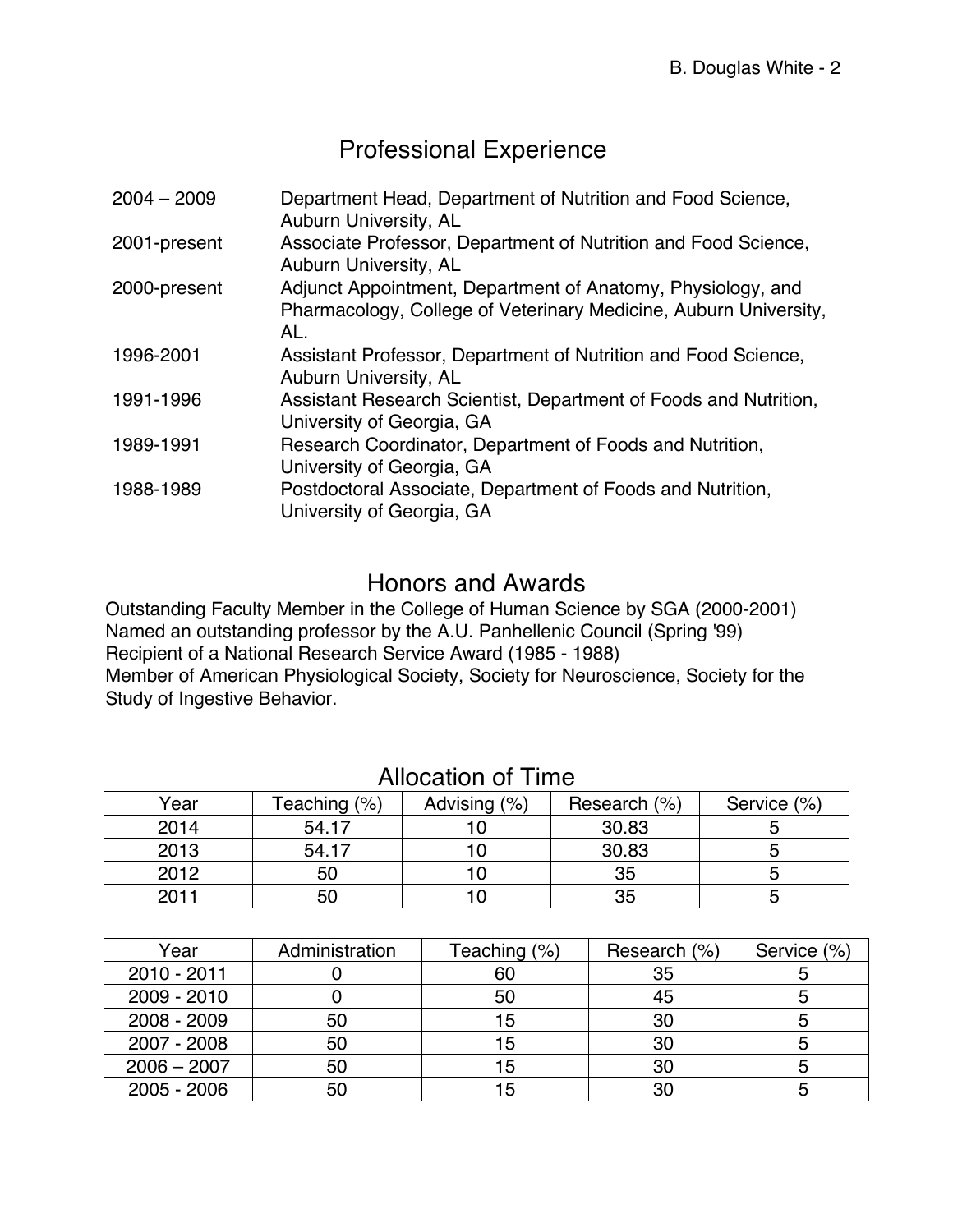| $2004 - 2005$ | 50 | 15 | 30 |  |
|---------------|----|----|----|--|
| 2003 - 2004   |    | 49 | 46 |  |
| 2002 - 2003   |    | 49 | 46 |  |
| $2001 - 2002$ |    | 49 | 46 |  |
| 2000 - 2001   |    | 49 | 46 |  |
| 1999 - 2000   |    | 49 | 46 |  |
| 1998 - 1999   |    | 49 | 46 |  |
| 1997 - 1998   |    | 58 | 37 |  |
| 1996* - 1997  |    |    | 28 |  |

\* Employment at Auburn University began Fall quarter 1996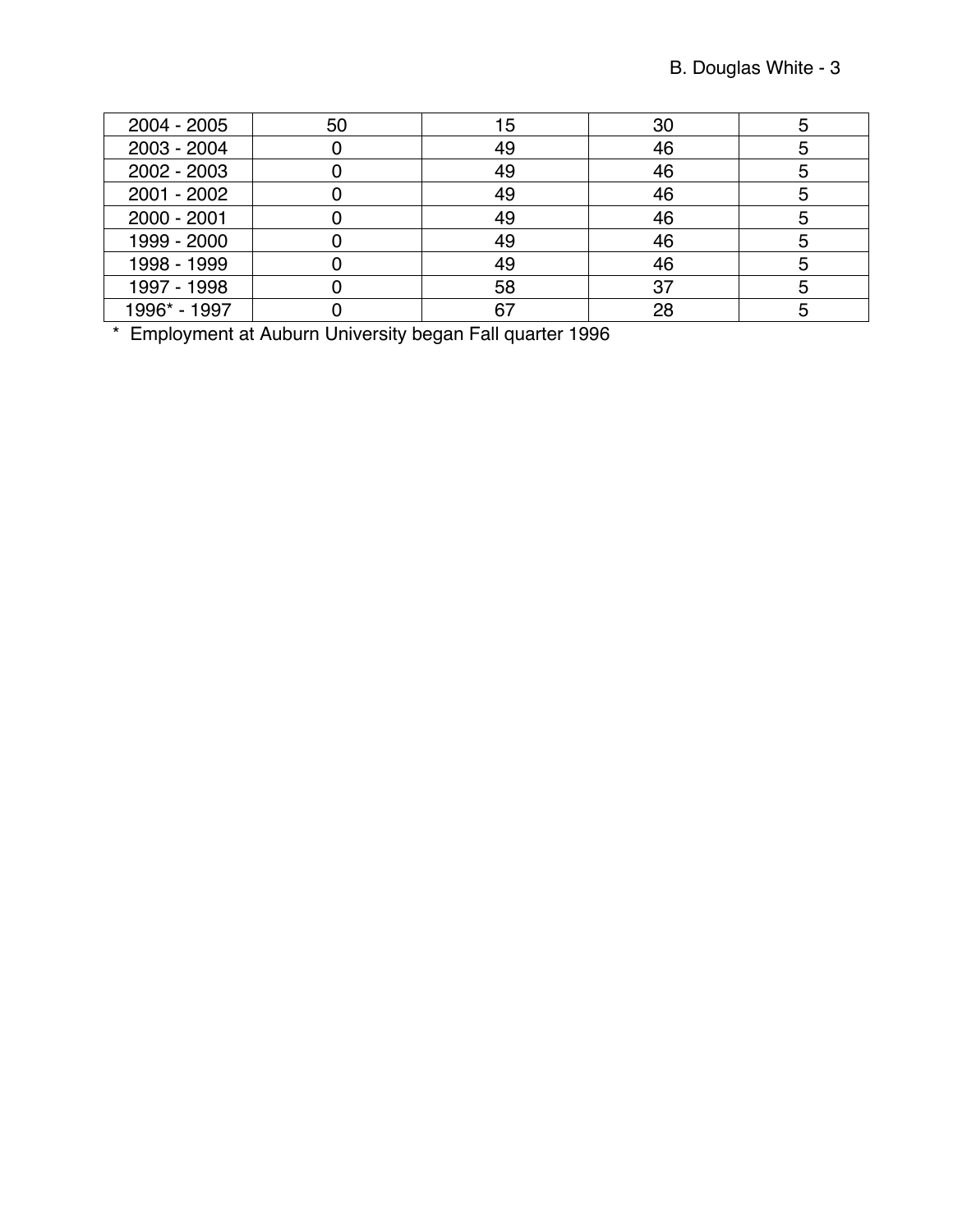# **Scholarly Contributions**

# A. Teaching

1. Courses Taught

| Term and year   | Course                                     | Lecture          | Laboratory     | <b>Enrollment</b> |
|-----------------|--------------------------------------------|------------------|----------------|-------------------|
|                 |                                            | hours            | hours          |                   |
| Fall '14        | <b>BCHE 3180: Nutritional Biochemistry</b> | 3                | 0              | 61                |
|                 | NTRI 5820/6820 Nutrition in the Lifecycle  | 3                | $\mathbf 0$    | 56 under          |
|                 |                                            |                  |                | 7 grad            |
| Spring '14      | NTRI 2000: Nutrition and Health            | 3                | $\mathbf 0$    | 164               |
|                 | NTRI 7520: Macronutrients                  | 4                | $\mathbf 0$    | 10                |
|                 | Team taught (1 taught 1 hour)              |                  |                |                   |
| <b>Fall '13</b> | <b>BCHE 3180: Nutritional Biochemistry</b> | $\boldsymbol{3}$ | $\mathbf 0$    | 65                |
|                 | NTRI 5820/6820 Nutrition in the Lifecycle  | 3                | 0              | 48 under          |
|                 | VBMS 7070: Endocrinology (3 lectures)      |                  |                | 9 grad            |
|                 |                                            |                  |                |                   |
| Spring '13      | NTRI 2000: Nutrition and Health            | 3                | $\mathbf 0$    | 223               |
|                 | NTRI 7520: Macronutrients                  | 4                | 0              | 10                |
|                 | Team taught (I taught 1 hour)              |                  |                |                   |
| <b>Fall '12</b> | <b>BCHE 3180: Nutritional Biochemistry</b> | $\boldsymbol{3}$ | $\mathbf 0$    | 62                |
|                 | NTRI 5820/6820: Nutrition in the Lifecycle | 3                | $\mathbf 0$    | 49 under          |
|                 |                                            |                  |                | 10 grad           |
| Summer '12      | NTRI 7520: Macronutrients                  | $\overline{4}$   | $\mathbf 0$    | 9                 |
|                 | Team taught (I taught 1 hour)              |                  |                |                   |
| Spring '12      | NTRI 2000: Nutrition and Health            | 3                | $\mathbf 0$    | 187               |
| <b>Fall '11</b> | <b>BCHE 3180: Nutritional Biochemistry</b> | 3                | $\overline{0}$ | 60                |
|                 | NTRI 5860: Nutrition in the Lifecycle      | 3                | $\mathbf 0$    | 44                |
| Spring '11      | NUFS 2000: Nutrition and Health            | $\overline{3}$   | $\overline{0}$ | 137               |
|                 | NUFS 7280: Macronutrients (team-taught)    | 1                | 0              | 13                |
| <b>Fall '10</b> | <b>BCHE 3180: Nutritional Biochemistry</b> | 3                | $\overline{0}$ | 53                |
|                 | NUFS 5820: Nutrition in the Lifecycle      | 3                | $\pmb{0}$      | 47                |
| Spring '10      | NUFS 2000: Nutrition and Health            | 3                | $\overline{0}$ | 137               |
|                 | NUFS 2000: Nutrition and Health            | 3                | 0              | 77                |
| Fall '09        | <b>BCHE 3180: Nutritional Biochemistry</b> | 3                | $\overline{0}$ | 53                |
|                 | NUFS 2000: Nutrition and Health            | 3                | $\mathbf 0$    | 136               |
| Fall '08        | <b>BCHE 3180: Nutritional Biochemistry</b> | $\overline{3}$   | $\overline{0}$ | 44                |
| Fall '07        | <b>BCHE 3180: Nutritional Biochemistry</b> | 3                | $\pmb{0}$      | 25                |
| Fall '06        | <b>BCHE 3180: Nutritional Biochemistry</b> | 3                | $\pmb{0}$      | 32                |
| Fall '05        | <b>BCHE 3180: Nutritional Biochemistry</b> | 3                | $\overline{0}$ | 42                |
| Fall '04        | <b>BCHE 3180: Nutritional Biochemistry</b> | 3                | 0              | 27                |
| Spring '04      | NUFS 2000: Nutrition and Health            | 3                | 0              | 145               |
|                 | NUFS 2000: Nutrition and Health            | 3                | 0              | 138               |
|                 | NUFS 7520: Macronutrients (team taught)    | 1                | 0              | 7                 |
|                 | NUFS 8910: Supervised Teaching             | 1                | 0              |                   |
| Fall '03        | NUFS 2000: Nutrition and Health            | 3                | 0              | 142               |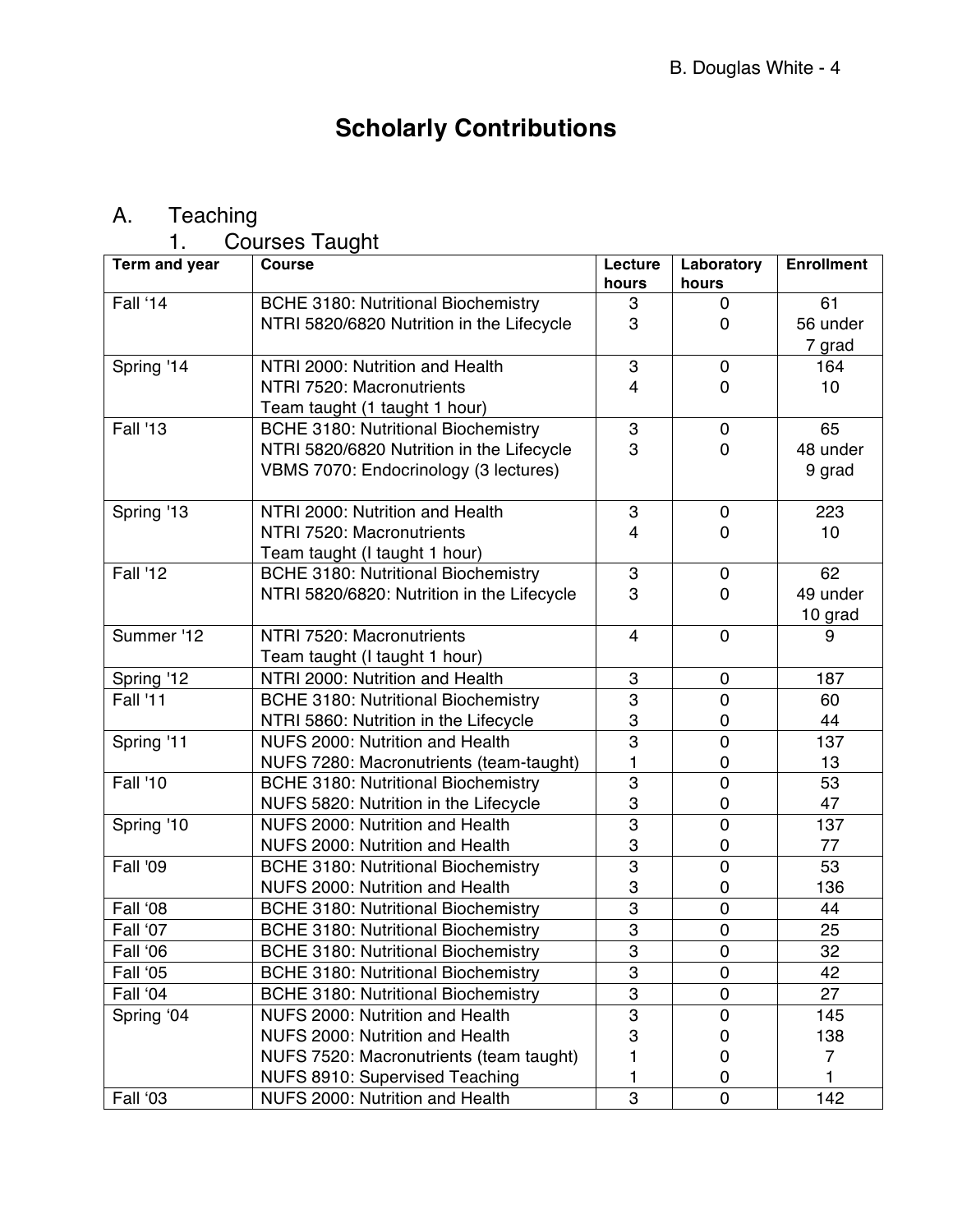|            | <b>BCHE 3180: Nutritional Biochemistry</b> | 3   | 0              | 17                      |
|------------|--------------------------------------------|-----|----------------|-------------------------|
| Summer '03 | NUFS 2000: Nutrition and Health            | 3   | $\Omega$       | 42                      |
|            | NUFS 7850: Master's Seminar                |     | $\Omega$       | 6                       |
|            | NUFS 8850: Doctoral Seminar                |     | 0              | $\overline{\mathbf{4}}$ |
|            | <b>VBMS 7080: Molecular Endocrinology</b>  | 0.5 | $\Omega$       | $\overline{7}$          |
|            | (team taught)                              |     |                |                         |
| Spring '03 | NUFS 2000: Nutrition and Health            | 3   | 0              | 141                     |
|            | NUFS 7850: Master's Seminar                |     | $\Omega$       | $\overline{c}$          |
|            | <b>NUFS 8850: Doctoral Seminar</b>         |     | 0              | $\overline{2}$          |
|            | NUFS 7900: Advanced Independent Study      | 0   | 3              | 1                       |
| Fall '02   | NUFS 2000: Nutrition and Health            | 3   | $\Omega$       | 98                      |
|            | <b>BCHE 3180: Nutritional Biochemistry</b> | 3   | 0              | 21                      |
|            | NUFS 7850: Master's Seminar                |     | 0              | $\overline{c}$          |
|            | NUFS 8850: Doctoral Seminar                |     | 0              |                         |
| Summer '02 | <b>NUFS 8850: Doctoral Seminar</b>         | 1   | $\overline{0}$ | 1                       |
| Spring '02 | NUFS 2000: Nutrition and Health            | 3   | $\overline{0}$ | 125                     |
|            | NUFS 7950: Master's Seminar                |     | 0              | $\overline{2}$          |
|            | NUFS 8850: Doctoral Seminar                |     | 0              | $\overline{2}$          |
| Fall '01   | NUFS 2000: Nutrition and Health            | 3   | $\overline{0}$ | 141                     |
|            | <b>BCHE 3180: Nutritional Biochemistry</b> | 3   | $\Omega$       | 34                      |
|            | NUFS 7280: Laboratory Research             |     | $\Omega$       | 8                       |
|            | Methods in Nutrition and Food Science      |     |                |                         |
| Summer '01 | <b>VBMS 7080: Molecular Endocrinology</b>  | 0.5 | $\Omega$       | 8                       |
|            | (team taught)                              |     |                |                         |
| Spring '01 | NUFS 2000: Nutrition and Health            | 3   | $\mathbf 0$    | 105                     |
|            | NUFS 7520: Macronutrients (team taught)    |     | 0              | 6                       |
|            | NUFS 8910: Supervised Teaching             | 1   |                |                         |
| Fall '00 * | NUFS 2000: Nutrition and Health            | 3   | $\Omega$       | 100                     |
|            | <b>BCHE 3180: Nutritional Biochemistry</b> | 3   | 0              | 42                      |

- NUFS 2000 (NUFS 200): Nutrition and Health introductory course in nutrition. Part of the core curriculum for students in the College of Human Sciences, also taken as an elective by many students from a variety of disciplines.
- BCHE 3180 (NUFS 318): Nutritional Biochemistry junior level course in intermediary metabolism. This course is a prerequisite for the upper level undergraduate Nutrition courses. Required for Nutrition/Dietetic and Nutrition Science students, also taken by Environmental Science majors and a few graduate students. With the transition to the semester system, this course is now part of the Biochemistry curriculum.
- NUFS 5820: Nutrition in the Lifecycle senior level course required for nutrition/dietetic and nutrition science students.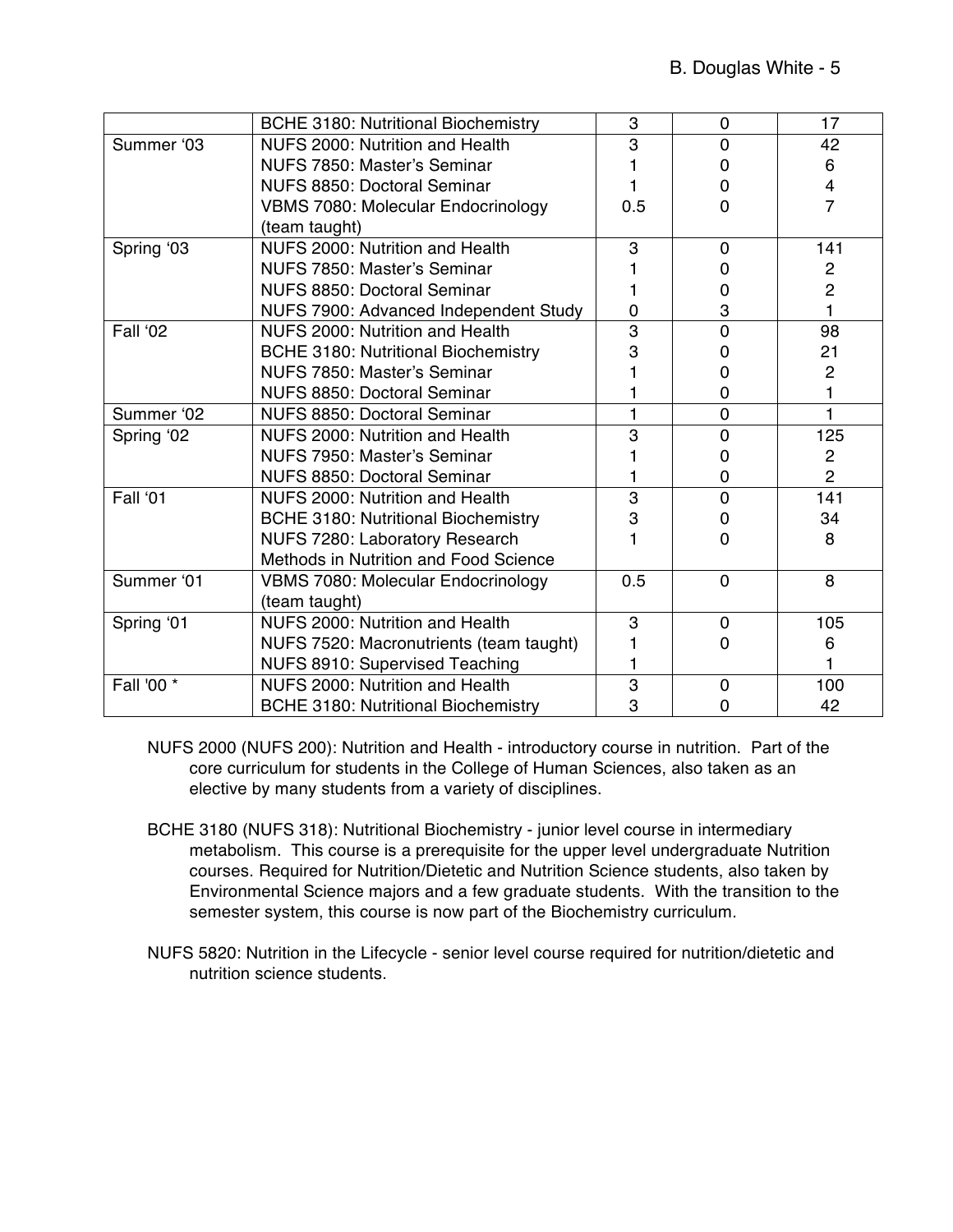- NUFS 7280 (NUFS 628): Laboratory Research Methods in Nutrition and Food Science graduate level laboratory course. Required for doctoral students in Nutrition and Food Science, but also taken by Master's students. Course is team-taught. Each instructor teaches 2 weeks on a specific topic. The candidate's topic is spectrophotometry. (Note - The lecture and laboratory hours listed above only represent the candidate's contribution to the course.)
- NUFS 7520: Macronutrients: Integration and Metabolism graduate level nutrition course. Required for graduate students in Nutrition and Food Science.
- NUFS 8970 (NUFS 798): Advanced Topics in Nutrition and Food Science, Regulation of Food Intake and Energy Balance - graduate course developed by the candidate (see section A.4)
- NUFS 7950: Master's Seminar: Master's level seminar course. Replaced NUFS 655 Required for Master's students in Nutrition and Food Science.
- NUFS 8850: Doctoral Seminar: Doctoral level seminar course. Replaced NUFS 655 Required for Doctoral student in Nutrition and Food Science. Each student is required to take it twice.
- VBMS 7080: Molecular Endocrinology graduate course taught out of the Department of Anatomy, Physiology, and Pharmacology. Team taught with Dr. Jim Sartin, Dr. Robert Judd, and Dr. Dean Schwartz.
	- 2. Graduate Students Completed

| Name        | <b>Dissertation Title</b>                                                                                                                                                                | Year | <b>Current Position</b>                                   |
|-------------|------------------------------------------------------------------------------------------------------------------------------------------------------------------------------------------|------|-----------------------------------------------------------|
| Shuhui Wang | Studies on extraction of fucoxanthin and<br>its potential antiobesity effect                                                                                                             | 2014 |                                                           |
| Yuan Kang   | Inhibitory effect of central leptin on<br>hepatic glucose production in<br>streptozotocin (STZ)-induced diabetic rats                                                                    | 2010 |                                                           |
| Jinpin Wang | Central leptin, but not central insulin<br>attenuates the decrease of adiponectin<br>concentration and increases insulin<br>sensitivity in streptozotocin-(STZ)-induced<br>diabetic rats | 2005 | Works in industry<br>(Boehringer Ingelheim,<br>Singapore) |
| Chia-yu Lin | Central leptin administration increases<br>insulin sensitivity, independent of food<br>intake, and sympathetic activity in diabetic                                                      | 2002 |                                                           |

a. Major Professor (Doctoral)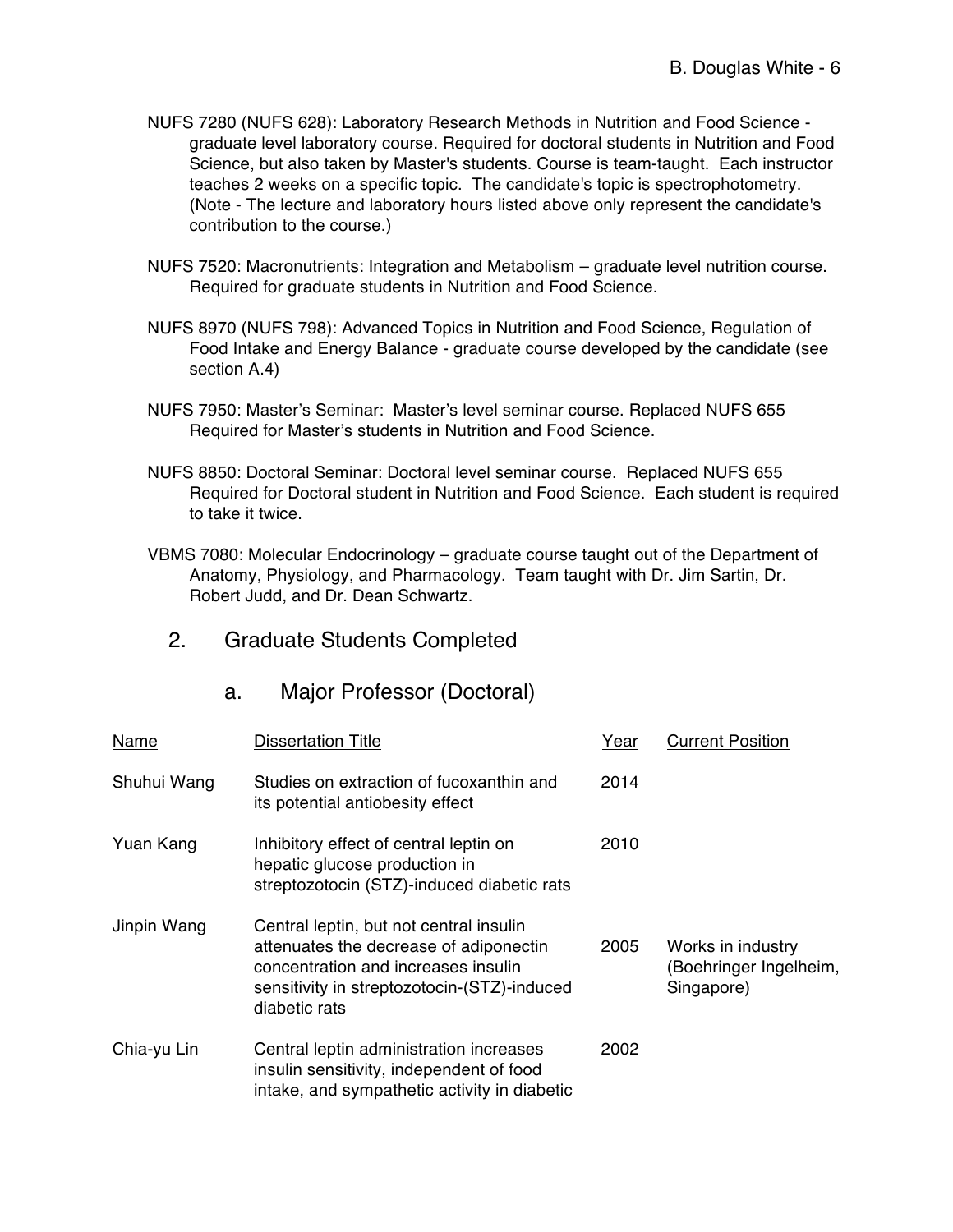rats

| Allan<br>Higginbotham          | A low protein diet as a model of leptin<br>resistance                                                                          | 2001 | Assistant Professor at<br>Southern Mississippi       |
|--------------------------------|--------------------------------------------------------------------------------------------------------------------------------|------|------------------------------------------------------|
|                                |                                                                                                                                |      | <b>University</b>                                    |
| b.                             | Major Professor (Master's)                                                                                                     |      |                                                      |
| Name                           | <b>Thesis Title</b>                                                                                                            | Year | <b>Current Position</b>                              |
| <b>Kristin Rowland</b>         | Does chronic leptin treatment decrease<br>glucagon responsiveness in STZ-induced<br>type 1 diabetic rats?                      | 2013 | Doing Dietetic<br>Internship at UAB                  |
| Chenchen Yu                    | Leptin treatment in STZ-induced diabetic<br>rats inhibits glucagon responsiveness and<br>hepatic gluconeogenic gene expression | 2010 | Research Tech.<br>University of Michigan             |
| <b>Jason Patten</b>            | Assessment of the gluconeogenic<br>capabilities of leptin-treated diabetic rats<br>by feeding albumin and fructose diets       | 2007 | Medical student<br>(UAB)                             |
| MaryAnne<br>Gragg              | The apparent increase in insulin<br>sensitivity of leptin-treated rats appears to<br>be due to a decrease in blood glucose     | 2007 | Intern at Southern<br>Progress                       |
| <b>Lance Ratcliff</b>          | concentrations due to fasting<br>Physical Activity, Inactivity, and Body<br>Mass Index of Black Children in Rural<br>Alabama   | 2005 |                                                      |
| Fangyan Du                     | Food intake, body composition and<br>energy balance in rats fed various levels<br>of low dietary protein                       | 1999 | <b>Working in Computer</b><br>Sciences in California |
| C.                             | <b>Committee Member</b>                                                                                                        |      |                                                      |
| Name                           | Degree (Department)                                                                                                            |      | Year                                                 |
| <b>Grace Flowers</b>           | M.S. (nonthesis-Nutrition)                                                                                                     |      | 2014                                                 |
| Matthew Rogatski               | Ph.D. (Kinesiology)                                                                                                            |      | 2014                                                 |
| Gauri Desai                    | Ph.D. (Nutrition)                                                                                                              |      | 2014                                                 |
| <b>Lynsey Wilson</b>           | Ph.D (HRMT)                                                                                                                    |      | 2014                                                 |
| Emma Cook                      | M.S. (nonthesis-Nutrition)                                                                                                     |      | 2013                                                 |
| <b>Emily Jenkins</b>           | M.S. (nonthesis-Nutrition)                                                                                                     |      | 2013                                                 |
| <b>Megan Phillips</b>          | M.S. (nonthesis-Nutrition)                                                                                                     |      | 2013                                                 |
| Martha Lee Ann<br><b>Ryals</b> | M.S. (nonthesis-Nutrition)                                                                                                     |      | 2013                                                 |
| <b>Haley Shumaker</b>          | M.S. (nonthesis-Nutrition)                                                                                                     |      | 2013                                                 |
| <b>Beth Latham</b>             | M.S. (nonthesis- Nutrition)                                                                                                    |      | 2012                                                 |
| Fan Yang                       | Ph.D. (Anatomy, Physiology, and<br>Pharmacology)                                                                               |      | 2012                                                 |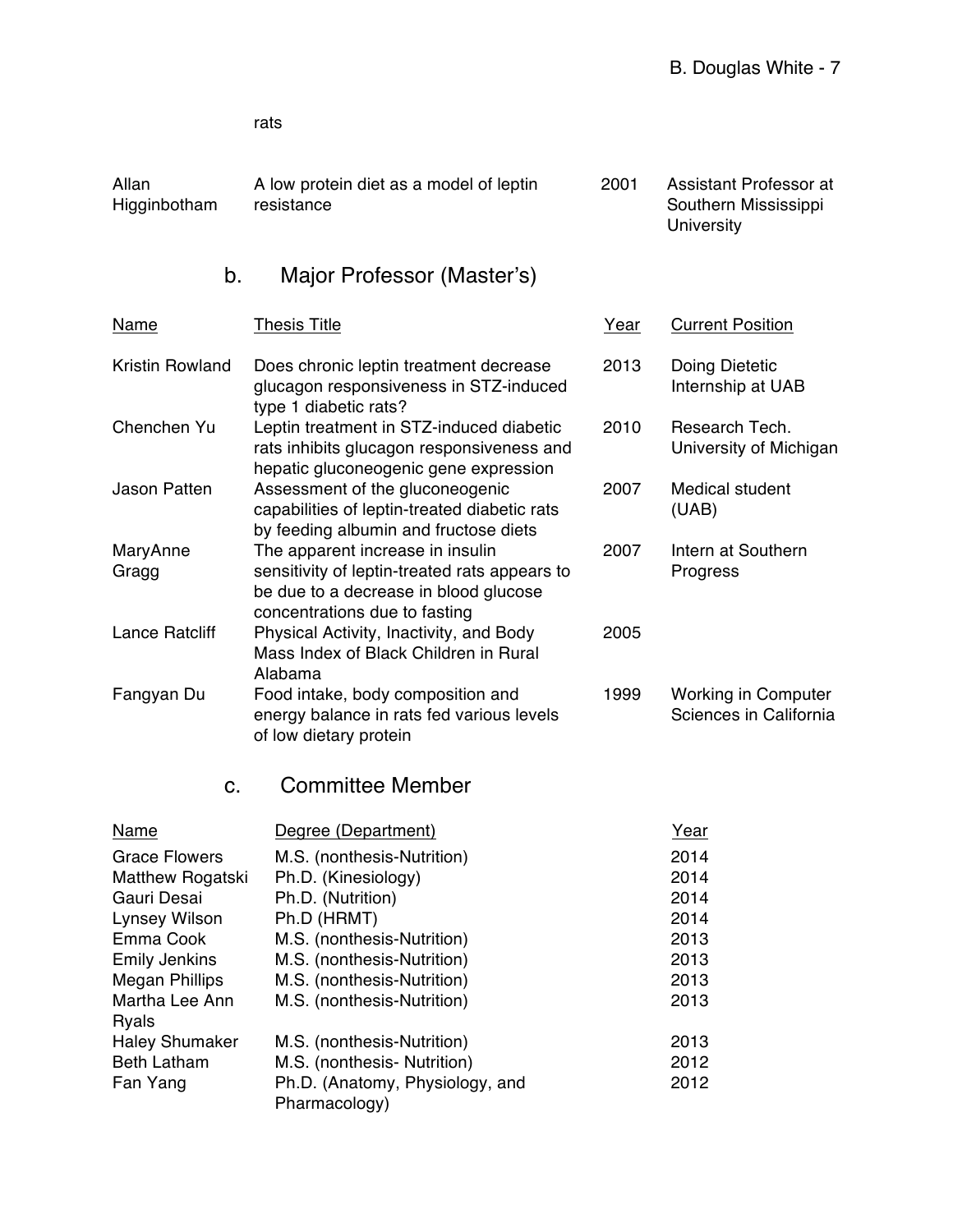| Ann Johnson<br>Jian (Albert) Zhang | Ph.D. (Nutrition)<br>Ph.D. (Nutrition) | 2012<br>2012 |
|------------------------------------|----------------------------------------|--------------|
| Yinghui Rong                       | Ph.D. (Nutrition)                      | 2012         |
| <b>Frank Newell</b>                | M.S. (Nutrition)                       | 2011         |
| Doug Murray                        | Ph.D. (Hospitality Management)         | 2011         |
| <b>Alisha Gaines</b>               | M.S. (Nutrition and Food Science)      | 2008         |
| <b>Francis Tayie</b>               | Ph.D. (Nutrition and Food Science)     | 2008         |
| Zhenchuan Fan                      | Ph.D. (Anatomy, Physiology, and        | 2008         |
|                                    | Pharmacology)                          |              |
| <b>Edmond Huang</b>                | M.S. (Nutrition and Food Science       | 2008         |
| <b>Brenda White</b>                | M.S. (Nutrition and Food Science)      | 2007         |
| Keerthi Cherukuri                  | M.S. (Horticulture)                    | 2007         |
| Deepa Bedi                         | Ph.D. (Anatomy, Physiology and         | 2007         |
|                                    | Pharmacology)                          |              |
| Jamie Papizan                      | M.S. (Nutrition and Food Science       | 2007         |
| Amy Jo Riggs                       | Ph.D. (Nutrition and Food Science)     | 2006         |
| <b>Eric Plaisance</b>              | Ph.D. (Exercise Science)               | 2006         |
| <b>Kristen Clarke</b>              | Ph.D. (Anatomy, Physiology, and        | 2005         |
|                                    | Pharmacology)                          |              |
| <b>Erin Sharpe</b>                 | M.S. (Nutrition and Food Science)      | 2005         |
| Niki Schier                        | M.S. (Nutrition and Food Science)      | 2005         |
| Min Ding                           | M.S. (Anatomy, Physiology, and         | 2005         |
|                                    | Pharmacology)                          |              |
| Sofiya Alhassan                    | Ph.D. (Exercise Science)               | 2004         |
| Erin Glimore                       | M.S. (Nutrition and Food Science)      | 2004         |
| Pam Galloway                       | M.S. (Nutrition and Food Science)      | 2004         |
| India Sachitano                    | M.S. (Nutrition and Food Science)      | 2004         |
| Greg Goodwin                       | M.S. (Hotel and Restaurant Management) | 2004         |
| Sarah Kerr                         | M.S. (Nutrition and Food Science)      | 2002         |
| Jona Cary                          | M.S. (Hotel and Restaurant Management) | 2002         |
| Xu Yinghui                         | M.S. (Nutrition and Food Science)      | 2001         |
| Michelle Bader                     | M.S. (Nutrition and Food Science)      | 2000         |
| Lirong Zhong                       | M.S. (Nutrition and Food Science)      | 2000         |
| Sofiya Alhassa                     | M.S. (Health and Human Performance)    | 2000         |
| <b>Nicole Britton</b>              | M.S. (Hotel and Restaurant Management) | 1999         |
| <b>Merrideth Sloan</b>             | M.S. (Nutrition and Food Science)      | 1999         |
| Kyle Willian                       | M.S. (Nutrition and Food Science)      | 1998         |
| <b>Tracy Gardner</b>               | M.S. (Nutrition and Food Science)      | 1998         |

# d. Outside Reader

| Name                | Degree (Department)                 | Year |
|---------------------|-------------------------------------|------|
| Xiu-Lei Mo          | Ph.D. (Anatomy, Physiology, and     | 2013 |
|                     | Pharmacology)                       |      |
| Desi Wander         | Ph.D. (Anatomy, Physiology, and     | 2012 |
|                     | Pharmacology)                       |      |
| <b>Robert Bower</b> | Ph.D. (Health and Human Performance | 2009 |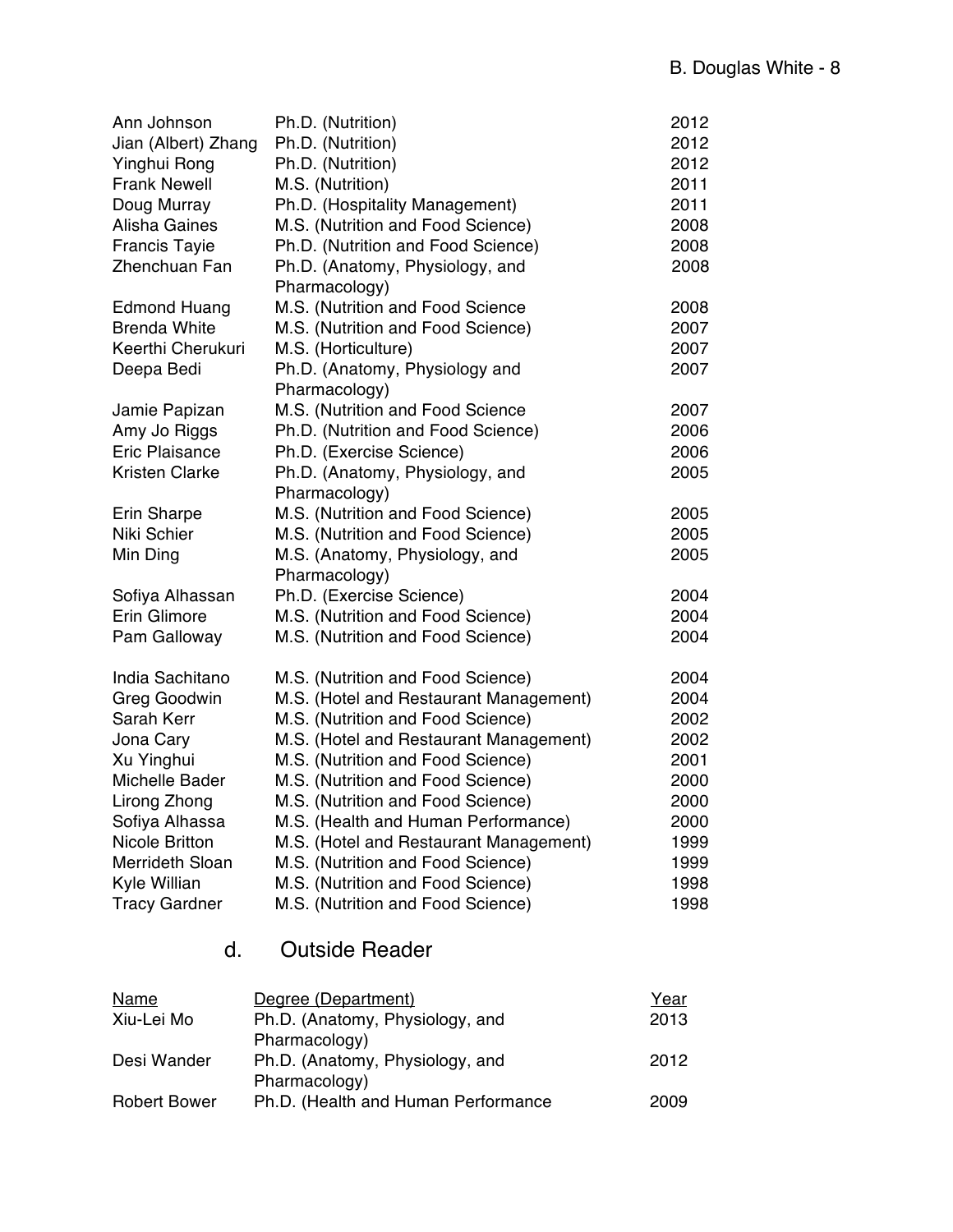| Gede Sumiarsa         | Ph.D. (Fisheries & Allied Aquacultures) | 2003 |
|-----------------------|-----------------------------------------|------|
| <b>Steve McAnulty</b> | Ph.D. (Health and Human Performance)    | 2000 |
| David Gunter          | Ph.D. (Anatomy, Physiology, and         | 2000 |
|                       | Pharmacology)                           |      |

# 3. Graduate Students Presently Serving

# a. Major Professor

Yijing (Alina) Qi

Name Degree Expected (Department)<br>
Yijing (Alina) Qi M.S. (Nutrition)

## b. Committee Member

| Name           | Degree Expected (Department)                  |
|----------------|-----------------------------------------------|
| Yueru Li       | Ph.D. (Nutrition)                             |
| Yinglin Zhang  | M.S. (Biosystems Engineering)                 |
| Cheng Zheng    | Ph.D. (Nutrition)                             |
| Jessica-Lauren | Ph.D. (Nutrition)                             |
| Newby          |                                               |
| Zhao Yang      | Ph.D. (Anatomy, Physiology, and Pharmacology) |
|                |                                               |

#### 4. Undergraduate Student Research

Students that have either taken NUFS 4980: Undergraduate Research and Study (currently NTRI 4890) under my supervision, have been awarded a CMB summer fellowship under my supervision, or did an Honors Thesis under my supervision.

| Name                  | Year        | Department/College         | Type of research experience |
|-----------------------|-------------|----------------------------|-----------------------------|
| Catharine Couch       | 2014        | <b>NTRI</b>                | <b>NTRI 4980</b>            |
| <b>Brian Powers</b>   | 2013        | <b>COSAM</b>               | <b>NTRI 4980</b>            |
| Mia Donley            | 2013        | <b>NTRI</b>                | <b>NTRI 4980</b>            |
| <b>Rebekah DeWitt</b> | 2013        | <b>NTRI</b>                | Summer research experience  |
| <b>Cameron Turner</b> | 2013        | <b>COSAM</b>               | Summer research experience  |
| <b>Garrett Fox</b>    | 2012        | <b>COSAM</b>               | <b>NTRI 4980</b>            |
| Anna Bailey           | 2012        | <b>NTRI</b>                | Honors class of NTRI 2000   |
| Kate lampietro        | 2012        | <b>NTRI</b>                | <b>NTRI 4980</b>            |
| Leigh Smalley         | 2011        | <b>COSAM</b>               | <b>NTRI 4980</b>            |
| Jacob Basarge         | 2011        | <b>COSAM</b>               | <b>NTRI 4980</b>            |
| Van Carol             | 2010        | <b>COSAM</b>               | <b>NUFS 4980</b>            |
| Samatha Linder        | 2010        | <b>Connecticut College</b> | Summer research experience  |
| Allison Bradford      | 2009        | <b>NUFS</b>                | <b>CMB</b> summer fellow    |
| Michelle Mullin       | 2009        | <b>COSAM</b>               | <b>NUFS 4980</b>            |
| Teresa Kilborn        | 2007 - 2008 | <b>COSAM</b>               | <b>Honors Thesis</b>        |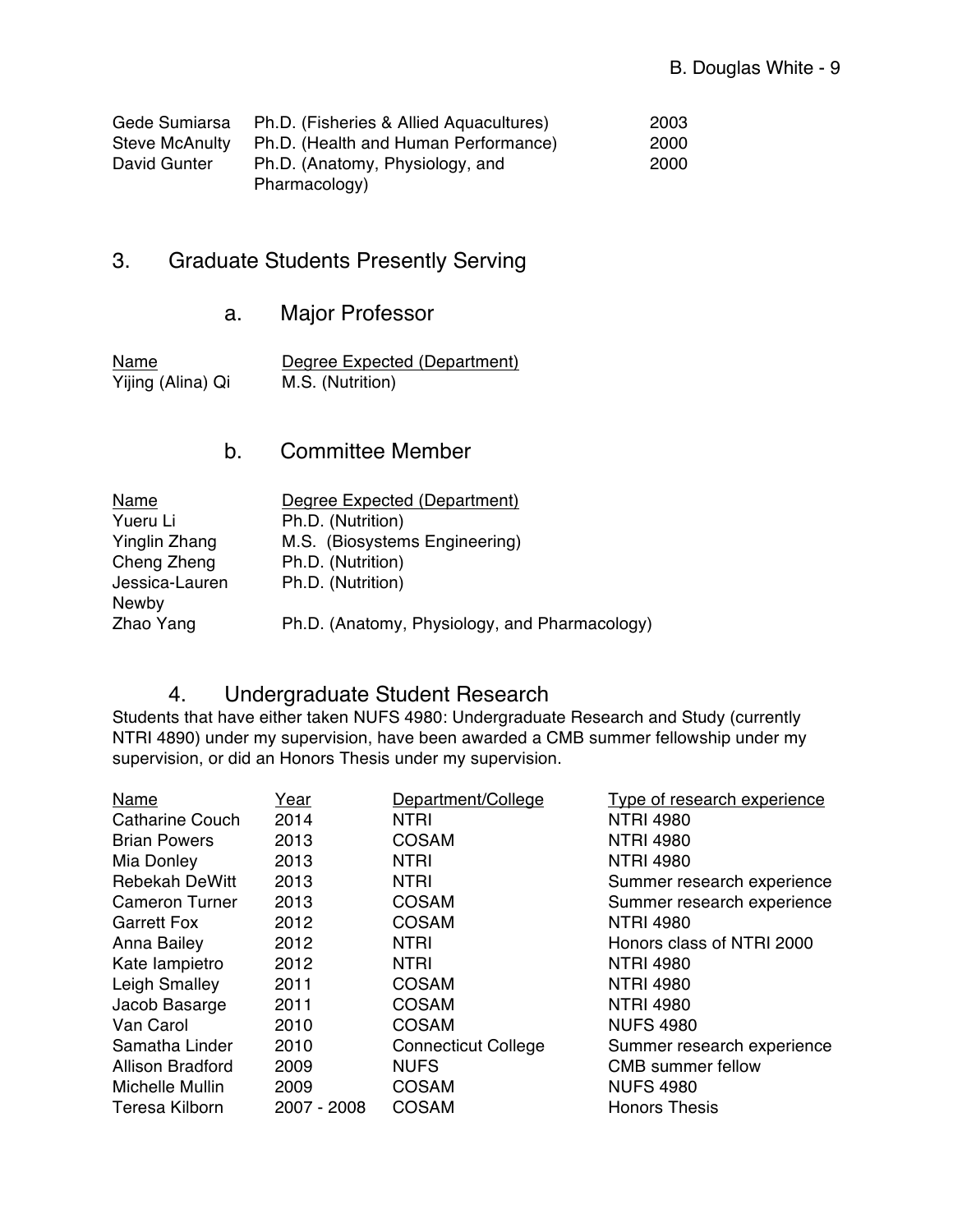| Virginia Anderson     | 2007 | <b>NUFS</b>  |
|-----------------------|------|--------------|
| <b>Travis Petell</b>  | 2007 | <b>COSAM</b> |
| Stephanie Ditmer*     | 2006 | <b>NUFS</b>  |
| Daniel Whisenant      | 2006 | <b>COSAM</b> |
| Joshua Stltzky        | 2005 | <b>COSAM</b> |
| <b>Theresa Garren</b> | 2005 | <b>NUFS</b>  |

CMB summer fellow **NUFS 4980 CMB summer fellow NUFS 4980 NUFS 4980** CMB summer fellow

COSAM - College of Science and Mathematics

NUFS - Dept. of Nutrition and Food Science (older name)

NTRI - Dept. of Nutrition, Dietetics, and Hospitality Management

\* - Stephanie Ditmer was awarded first place for best poster presentation in Undergraduate Research Forum.

## 5. Courses Developed

NUFS 8970: Advanced Topics in Nutrition and Food Science, Regulation of Food Intake and Energy Balance. (Taught for the first time Summer '99). The candidate designed this course to introduce graduate students to the physiological mechanisms involved in the regulation of food intake and body fat, an emerging area of study. Topics covered include an overview of human obesity, an introduction to neuroscience, brain areas involved in the regulation of energy balance, animal models of genetic obesity, leptin and the regulation of energy balance, animal models of diet-induced obesity, and short-term regulators of feeding. Articles from the current literature are read and discussed, and students give presentations on various relevant topics. This course is expected to be taught every other year.

NUFS 2000: Nutrition and Health. This course was offered prior to the candidate's arrival at Auburn. The candidate improved the class by incorporating a multimedia approach to the instruction. PowerPoint-based outlines are shown during the lectures and supplemented with relevant Quicktime movies from a CD, along with other visual aids. The students' response to this change has been very favorable. All instructors of this class now use the multimedia format.

BCHE 3180: Nutritional Biochemistry. This course was offered prior to the candidate's arrival at Auburn. The candidate improved the class by changing the textbook from Harper's *Biochemistry*, which is a review of biochemistry, to *Basic Medical Biochemistry* by Smith, Smith and Marks. This textbook is more easily understood and more appropriate for this level of student. Subsequently, Dr. Margaret Craig-Schmidt adopted this textbook for auxiliary use in NUFS 4820: Macronutrients, which immediately follows BCHE 3180 in the Nutrition/Dietetics curriculum. These changes have helped to integrate the Nutritional Biochemistry class and the Macronutrients class within the Nutrition/Dietetics curriculum. Lectures have been formatted to be PowerPoint based.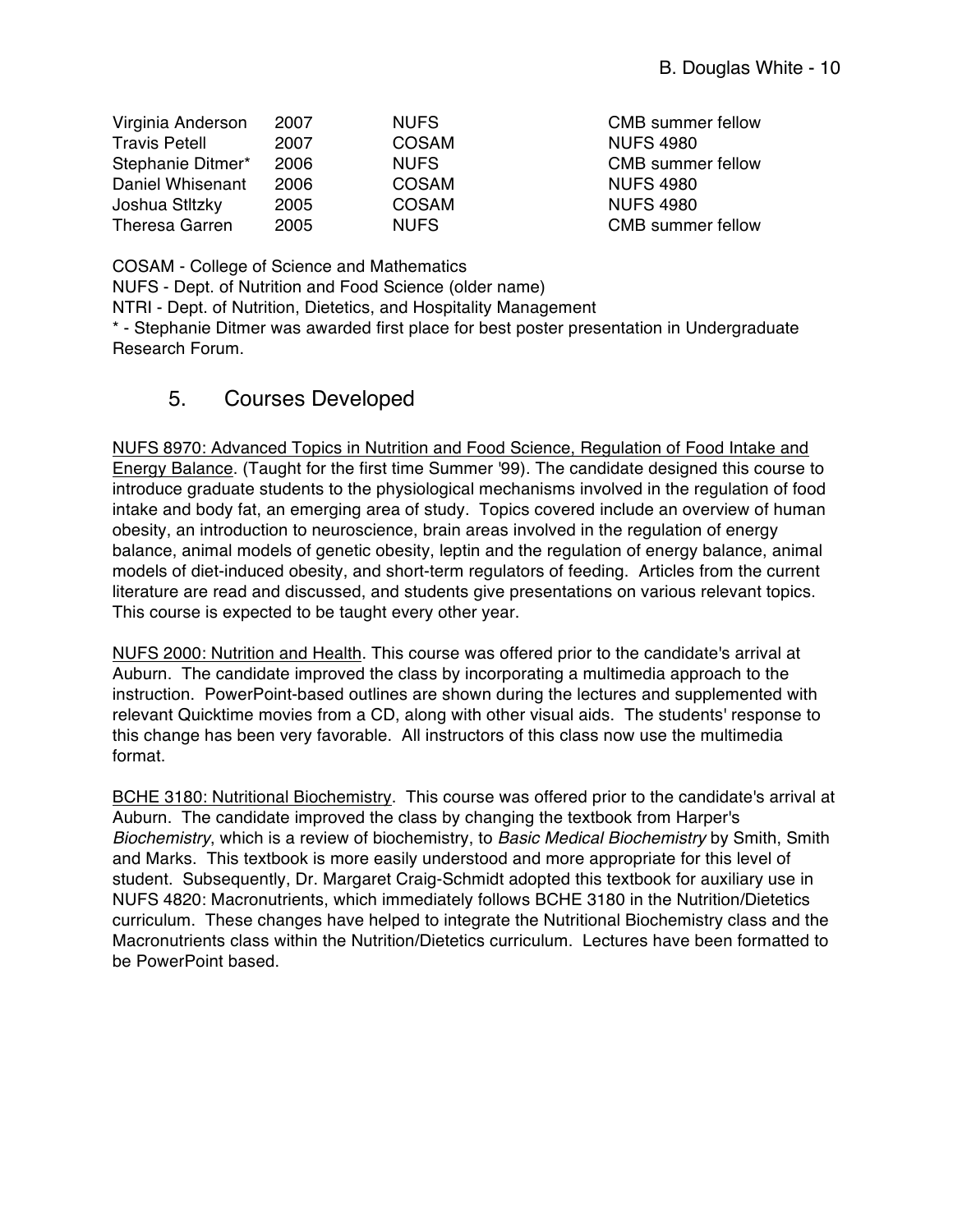# 6. Other Contributions to Teaching

## a. Academic Advising

The candidate has been the academic advisor for up to 40 Nutrition/Dietetics and Nutrition Science undergraduate students at a time. Currently, the candidate has 20 undergraduate advisees. The majority of these students meet with the candidate on a semester basis to discuss their schedules for the following term. Many of the students require letters of recommendation to be written by the candidate as part of their application to dietetic internships or professional schools.

## b. Guest Lectures

The candidate has been a guest lecturer on dietary fiber and body weight regulation in NUFS 4820: Macronutrients, (3-4 lectures per term (Spring '98, '99, and '00)). The candidate also regularly gives one guest lecture per term in NUFS 7050: Methods of Research (Spring '97, '99, '00, '02 and '03) on the use of animals in research. Because of the candidate's research on the hormone leptin, guest lectures are also given in VBMS 7070: Endocrinology (Fall '98, '99, '01 and '03 - '10), a class offered through the Department of Anatomy, Physiology, and Pharmacology in the College of Veterinary Medicine. A guest lecture was given in UNIV 2777: Honors Lyceum on the candidate's research area "Obesity and its Consequences" (Spring '03)

c. Journal Club

Over the past eighteen years, the candidate has maintained a weekly journal club with graduate and advanced undergraduate students to discuss recently published articles in the area of obesity and diabetes research. Initially, the journal club involved only the candidate's students. However, over the past several years, faculty and graduate student from several departments (Animal Science, Pharmacal Sciences, Chemistry and Biochemistry) have also been regular participants. The purpose of this journal club is to help students stay abreast of recent advances in obesity and diabetes research and to sharpen their critical thinking skills.

## d. Student Achievements

The candidate has assisted his graduate students in receiving funding for their research projects.

- Chenchen Yu (\$1,500) (Feb. 2011) Leptin treatment influence hepatic gene expression in diabetic rats.
- Yuan Kang, (\$2,000) Women's Philanthropy Board Graduate Student Award. (Oct. 2008).
- Chia-Yu Lin, (\$1,000) Graduate School Grant-in-Aid, Sympathetic Nervous Activity may Mediate the Increased Insulin Sensitivity Caused by Brain Leptin in Diabetic Animals. (April 2001)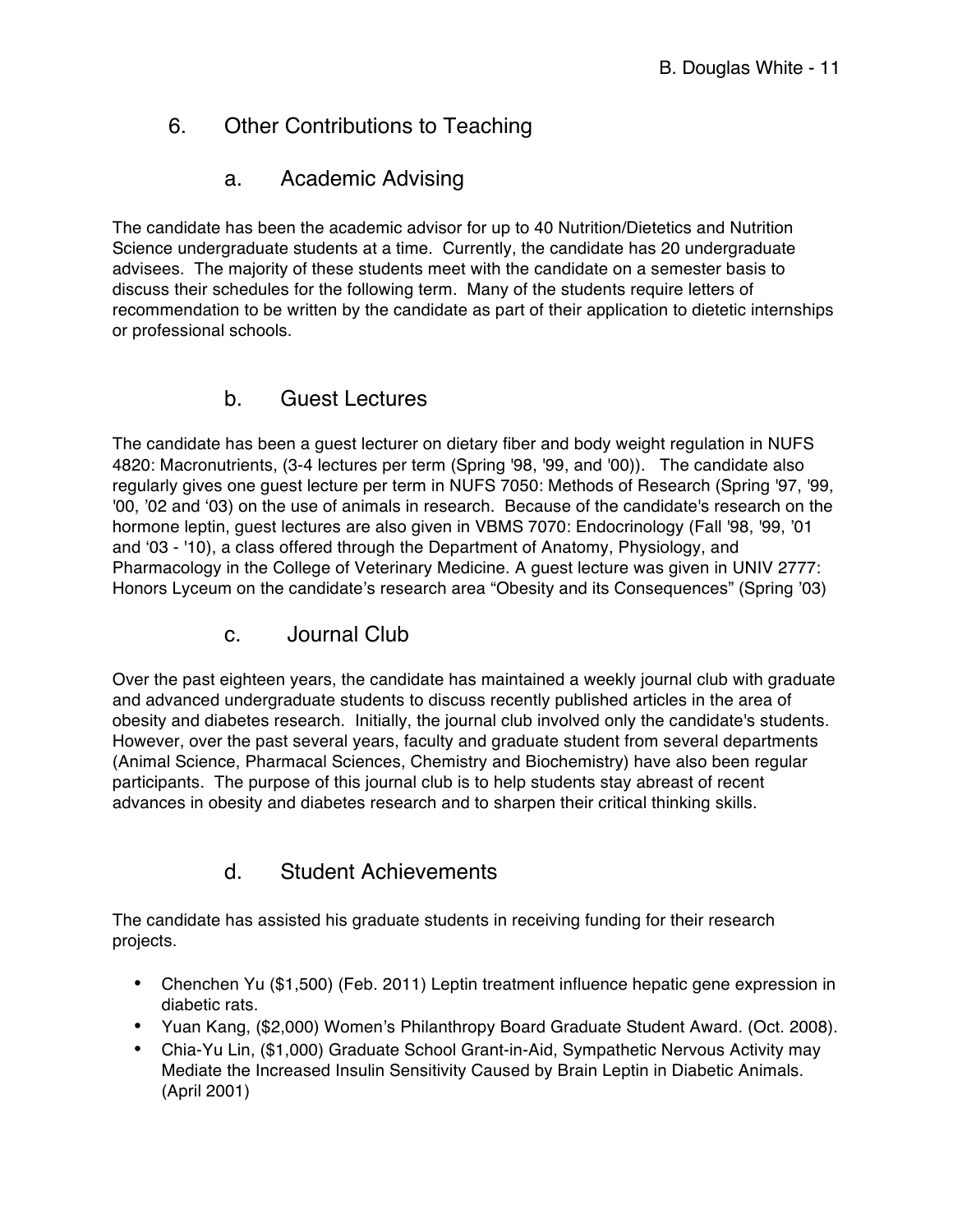- D. Allan Higginbotham, (\$1,000) Graduate School Grant-in-Aid, Alteration of Leptin Sensitivity with Low-Protein Diets. (April, 2000)
- Fangyan Du, (\$1,000) Graduate School Grant-in-Aid, Nitrogen Metabolism and Leptin Status in Obese Rats Induced by Low Dietary Protein. (May, 1998)

The candidate has also assisted his graduate students in making presentations of their research at national meetings (i.e., Experimental Biology, Meeting of the Society for Neuroscience). These presentations have resulted in published abstracts.

- Kang, Y., C.M. Wernette, R.L. Judd, and B.D. White. Blunted hepatic glucose production from lactate in leptin-treated streptozotocin-induced diabetic rats. Experimental Biology. 2009
- Lin, C.-Y., M.J. Lehmkuhl, R.L.Judd, and B.D. White. Central leptin increases sympathetic activity and reverses hyperglycemia in streptozotocin-induced diabetic rats. *FASEB J.* 2002.
- Lin, C.-Y., D.A. Higginbotham, R.L. Judd, and B.D. White. Central leptin increases insulin sensitivity and normalizes blood glucose concentrations in streptozotocin-treated diabetic rats. *FASEB J.* 15:A625, 2001.
- Higginbotham, D.A., B.J. Tarleton, M.J. Lehmkuhl, A.A. Wiley, F.F. Bartol, and B.D. White. Low dietary protein reduces responsiveness to leptin. *Soc. for Neurosci*. 2000.
- Du, F., D.A. Higginbotham, and B.D. White. Dose-dependent effects of low dietary protein on food intake, energy balance, and serum leptin. *FASEB J*. 13: A225, 1999.
- Higginbotham, D.A., F. Du, and B.D. White. Low-protein-induced hyperphagia is delayed by nonessential amino acid supplementation. *FASEB J*. 13: A225, 1999.
- \* D.A. Higginbotham was one of four graduate students at Auburn University to receive a Merriwether Fellowship. (May, 2000)

#### 7. Teaching Philosophy and Self-Assessment

#### a. Philosophy

Teaching is an integral part of my job as a scientist at Auburn University. My roles as an educator and a researcher are complementary to each other. Being an active researcher allows the educator in me to be informed of the current state of knowledge in a subject, while being an active educator allows the researcher in me a broader perspective from which to look at research questions. I feel teaching a science-based course is much more than the presentation of facts. Facts can be presented in a handout, in a book, over the Internet, or in any of a number of different ways that do not require the immediate presence of an educator. What an educator provides to students that these formats cannot is a sense of wonder and excitement about the subject matter. I feel this is the real challenge of education. For an educator to instill wonder and excitement, students need to feel involved with the subject matter. They need to feel that the subject is relevant to them on a personal level. This is best illustrated in my Nutrition and Health class, which is an elective for approximately half the students, most of whom are not science majors. One method I have used to make these students more excited about the subject matter is to present the material in a more "user friendly" fashion. In a multimedia classroom, lectures are accompanied by PowerPoint-generated outlines,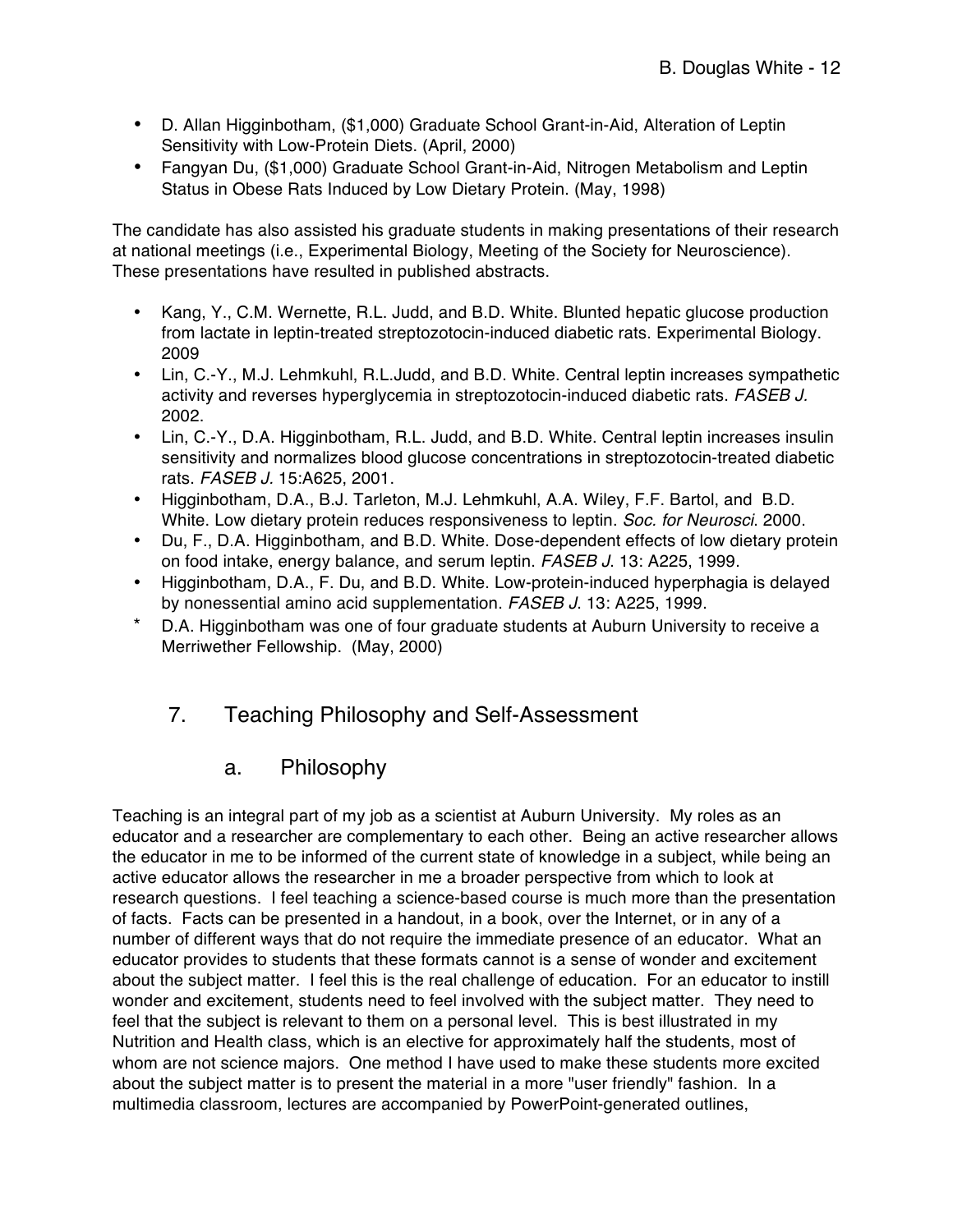interspersed with relevant Quicktime movies from a CD and other visual aids. This helps to engage the students. However, in itself this is not sufficient. I believe I also need to impart my own excitement about the subject matter to the students. I ask a lot of questions of the students in my classes in an effort to get them actively involved in thinking about the subject. As an example of helping to bring the subject material to a personal level, I ask Nutrition and Health students to make a record of their own diets and analyze them for adequacy and moderation. I have received many positive comments from students about this exercise, mostly because they feel that it has made them more aware of their diet and helped them to relate their daily diet to their long-term health. I feel when students begin to see how the parts of nature work together as an integrated whole they begin to see the beauty within the natural world. Ideally, if students can adopt a sense of wonder and excitement about nature, they will begin to ask their own questions and look for their own answers. They will become independent thinkers capable of self-direction. This is the ultimate goal of an educator. Though independent thinking and selfdirected learning cannot be fully realized within a single course, the basic foundation of excitement can begin to be laid. As students progress through their academic careers, they will become more independent. Hopefully, by the time their formal education is complete, they will be able to set their own direction. In doing so, they will have the skills necessary for a lifetime of learning, regardless of the subject. By helping students achieve this level of independent learning, I feel that I am doing my job as an educator.

## b. Self-Assessment

The assessment of effective teaching is difficult. I strive to get as much feedback as possible from students and my peers. It helps me to ask questions in class and try to be a good listener. Listening to student responses as well as evaluating student questions helps me determine whether the students are grasping the material. Also, I give bonus quizzes throughout the course. At the end of the course, as one of the bonus quizzes, I ask the students how they would improve the class if they had to teach it the following term. I take their responses seriously and have implemented some of their suggestions. I have asked the students to officially evaluate my classes every quarter I have taught. Again, I take the students' comments seriously and use them to help improve the class. In two of the courses I teach (NUFS 2000: Nutrition and Health, BCHE 3180: Nutritional Biochemistry) I have asked peers in my department to evaluate my teaching and course materials (see Peer Evaluations of Teaching). Their comments and suggestions have been incorporated into subsequent classes. Finally, some of the most gratifying feedback I have received is when I least expected it. For example, our graduating seniors have an exit interview with our Associate Dean, Dr. Dotty Cavender. Dr. Cavender related to me that one of the students told her "no other teacher in the department nor the university had motivated her more or was a more excellent teacher than Dr. White." Though this was the comment of only a single student, unsolicited comments such as this are gratifying and encouraging.

#### B. Research

Student contributions are marked with an asterisk and the percent contribution of the candidate is noted in parentheses after each citation. The leading journals in the field are the *American Journal of Physiology* and the *Journal of Nutrition*. The *American Journal of Physiology* is the flagship journal of the American Physiological Society, while the *Journal of Nutrition* is the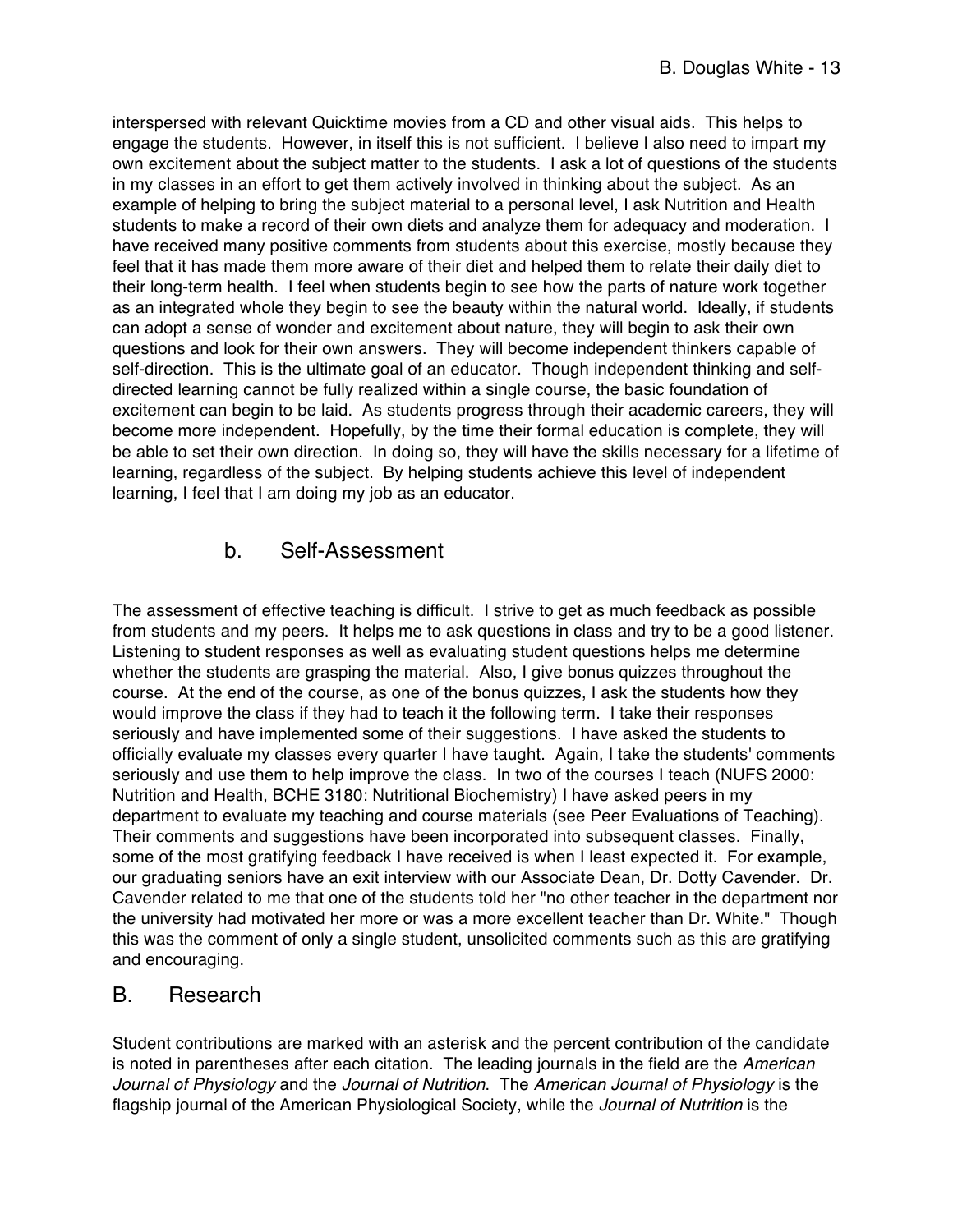flagship journal of the American Society for Nutritional Sciences. (Significance of author order on publications - First authorship is most significant; last authorship usually denotes the laboratory from which the work was performed. Other contributions decrease as the order of appearance decreases).

#### 1. Publications

#### a. Book Chapter

- Wang, Y., D. White. Comprehensive utilization of microalgae: Functional food and biofuel. In Auburn Speaks: On Food Systems. 2014, pp. 226-233.
- White, B.D., B. He\*, M.H. Porter\*, and R.J. Martin. Nutritional Aspects of Neuropeptide Gene Expression, in *Nutrition and Gene Expression*: *Clinical Aspects*, Berdanier, C. D., Ed., CRC Press, Boca Raton, FL. 1996, pp. 51-82. (candidate's contribution ~90%, wrote review)
	- b. Refereed Journal Articles
- Cook, E.A., Y.M. Lee, B.D. White, S.S. Gropper. The diet of inmates: An analysis of a 28-day cycle menu used in a large county jail in the state of Georgia. Journal of Correctional Health Care. 21(4) 2015 (accepted)
- Desai, G.S., C. Zheng, T. Geetha, S.T. Mathews, B.D. White, K.W. Huggins, C. Zizza, C. T.L. Broderick, J.R. Babu. The pancreas-brain axis: Insight into disrupted mechanisms associating type 2 diabetes and Alzheimer's disease. Journal of Alzheimer's Disease. 42: 347-356, 2014.
- Wanders, D., E.C. Graff, B.D. White, and R.L. Judd. Niacin increases adiponectin and decreases adipose tissue inflammation in high fat diet-fed mice. PLoS ONE 8(8) e7185 doi:10.1371/journal.pone.0071285. 2013.
- Gropper, S.S., F.H. Newell, A. Zaremba-Morgan, M.K. Keiley, B.D. White, K.W. Huggins, K.P. Simmons, L.J. Connell, and P.V. Ulrich. The impact of physical activity on body weight and fat gains during he first 3 years of college. International Journal of Health Promotion and Education. 50(6): 296-310, 2012.
- Geetha, T., C. Zheng, W.C. McGregor, B.D. White, M.T. Diaz-Meco, J. Moscat, and J.R. Babu. TRAF6 and p62 inhibit amyloid b-induced neurnal death through p75 neurotrophin receptor. Neurochemistry International 61: 1289-1293, 2012.
- Wernette, C.M., B.D. White, and C.A. Zizza. Signaling proteins that influence energy intake may affect unintentional weight loss in the elderly. Journal Am. Dietetics Associ. 111: 864- 873, 2011. (candidate contribution - 25% wrote portions of review article.)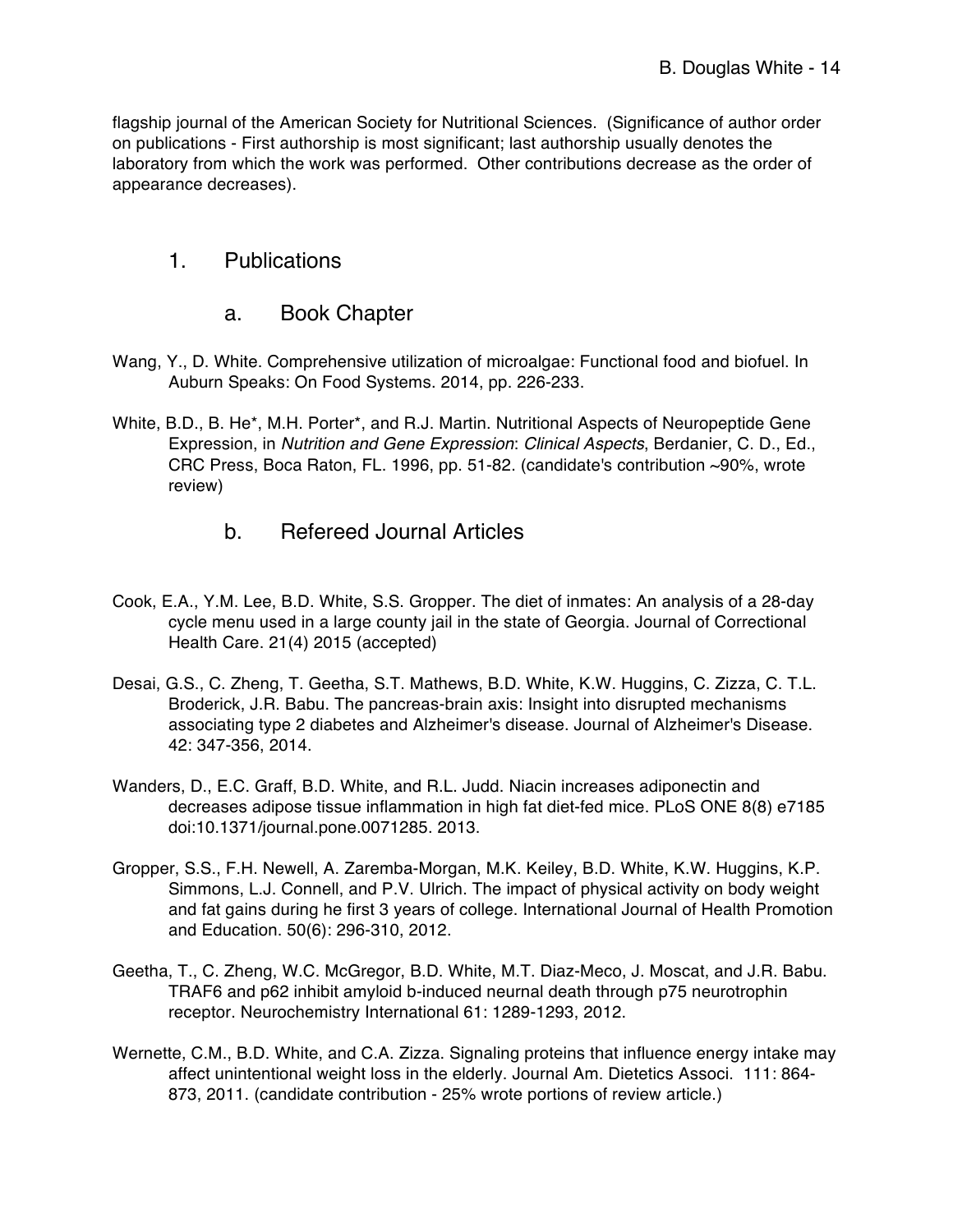- Ratcliff, L., S.S. Gropper, B.D. White, D.M. Shannon, and K.W. Huggins. The influence of habitual exercise training and meal form on diet-induced thermogenesis in college-age men. Int. J. Sport Nutr. Exerc. Metabol. 21: 11-18, 2011. (candidate contribution - 15% performed statistical analysis).
- Mansour, M., B.D. White, C. Wernette, J. Dennis, Y.-X. Tao, R. Collins, L. Parker, and E. Morrison. Pancreatic neuronal melanocortin-4 receptor modulates serum insulin levels independent of leptin receptor. *Endocrine* 37(1): 220-230, 2010 (candidate contribution ~ 20%, performed ICV cannulation on rats which allowed experiment to occur.)
- Wang, J.\*, C.M. Wernette, R.L. Judd, K.W. Huggins, and B.D. White. Guanethidine treatment does not block the ability of central leptin administration to decrease blood glucose concentrations in streptozotocin-induced diabetic rats. *Journal of Endocrinology* 198(3):541-548,2008. (candidate contribution  $\sim$  60% directed graduate student, designed and funded study, performed statistical analysis, wrote paper.)
- Riggs, A.J., B.D. White, and S.S. Gropper. Changes in energy expenditure associated with ingestion of high protein, high fat versus high protein, low fat meals among underweight, normal weight, and overweight females. *Nutrition Journal* 6(1):40-48, 2007. (candidate contribution  $\sim$  10%, performed statistical analysis of the data and prepared figures for publication.)
- Gropper, S.S., S.Yannicelli, B.D. White, and D.M. Medeiros, Plasma Phenylalanine Concentrations are Associated with Hepatic Iron Content in a Murine Model for Phenylketonuria. *Molecular Genetics and Metabolism*. 82: 76-82, 2004. (candidate contribution  $\sim$  5%, performed statistical analysis of some of the data and help with data interpretation.
- White, B.D., F. Du \*, and D.A. Higginbotham\*. Low Dietary Protein is Associated with an Increase in Food Intake and a Decrease in the In Vitro Release of Radiolabeled Glutamate and GABA from the Lateral Hypothalamus. *Nutritional Neuroscience* 6:361- 367, 2003 (candidate contribution ~ 85%, directed graduate students, designed experiment, obtained funding, collected data, performed statistical analysis, wrote paper)
- Gropper, S.S., D.M.Bader-Crowe \*, L.S. McAnulty \*, B.D. White, and R.E. Keith. Non-Anemic Iron Depletion, Oral Iron Supplementation and Indices of Copper Status in College-Aged Females. *J. Am. Coll. Nutr*. 21: 545-552, 2002. (candidate contribution ~ 5%, performed statistical analysis of some of the data and help with data interpretation.)
- Lin, C.-Y. \*, D.A. Higginbotham\*, R.L. Judd, and B.D. White. Central Leptin Increases Insulin Sensitivity in Streptozotocin-Induced Diabetic Rats. *Am. J. Physiol. Endocrinol. Metab*. 282:  $E1084-E1091$ , 2002 (candidate contribution  $\sim$  50%, directed graduate student, designed experiment, obtained funding, assisted with surgery and sample collection, helped write revised manuscript)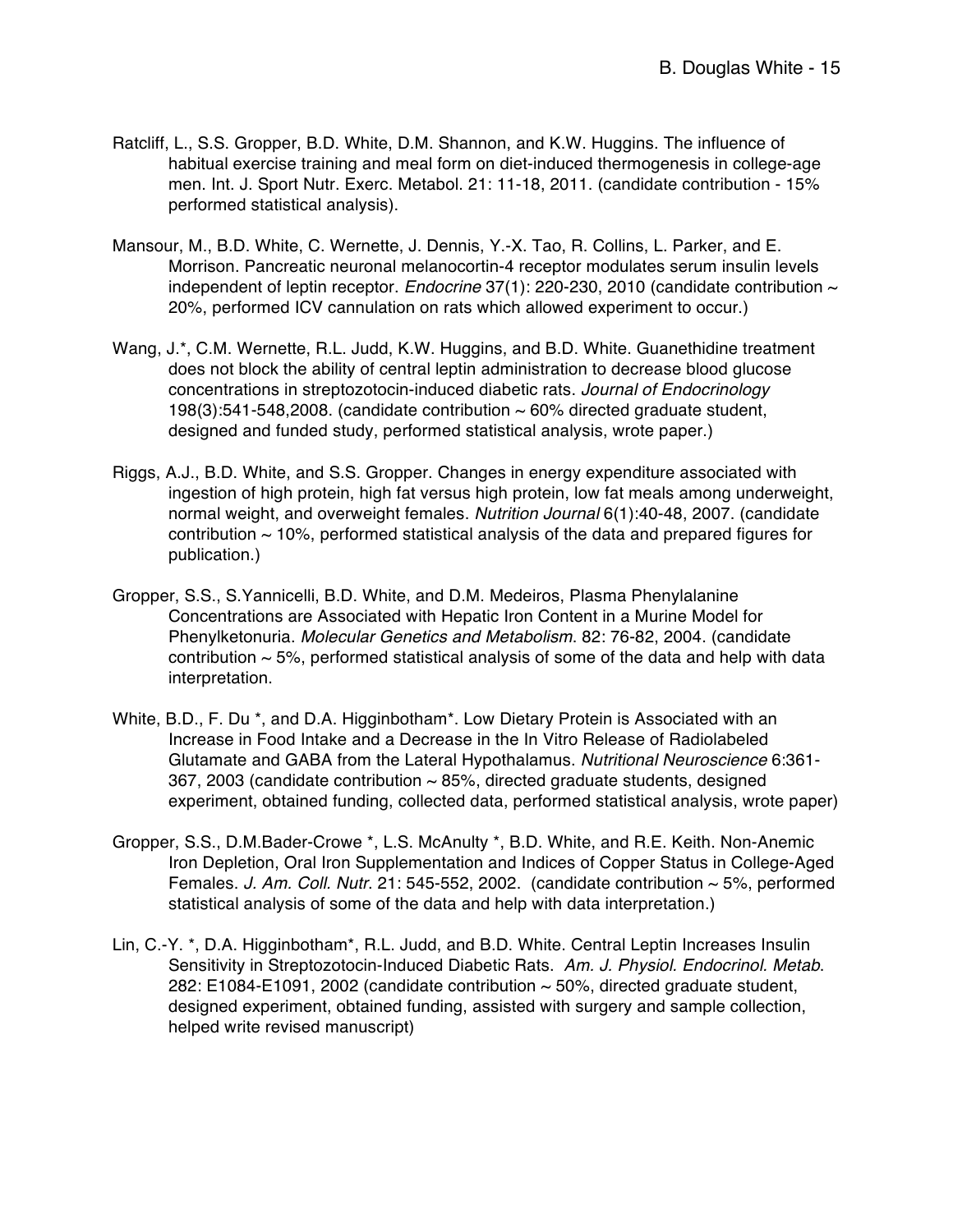- White, B.D., M.H. Porter\*, and R.J. Martin. Protein Selection, Food Intake, and Body Composition in Response to the Amount of Dietary Protein. *Physiology and Behavior* 69: 383-389, 2000. (candidate's contribution ~80%, directed graduate student, designed experiment, obtained funding, assisted with sample collection, assisted with performing assays, wrote manuscript)
- White B.D., M.H. Porter\*, and R.J. Martin. Effects of Age on the Feeding Response of Moderately Low Levels of Dietary Protein in Rats. *Physiology and Behavior* 68: 673-681, 2000. (candidate's contribution ~80%, directed graduate student, designed experiment, obtained funding, assisted with sample collection, assisted with performing assays, wrote manuscript)
- Du, F.\*, D.A. Higginbotham\*, and B.D. White. Food Intake, Energy Balance, and Serum Leptin Concentrations in Rats Fed Low-Protein Diets. *Journal of Nutrition* 130: 514-521, 2000. (candidate's contribution ~65%, directed graduate students, designed experiment, obtained funding, assisted with sample collection, edited final version of manuscript)
- White, B.D., R.G. Dean and R.J. Martin. An Association Between Low Levels of Dietary Protein, Elevated NPY Gene Expression in the Basomedial Hypothalamus and Increased Food Intake. *Nutritional Neuroscience* 1: 173-182, 1998. (candidate's contribution ~95%, designed experiment, obtained funding, collected samples, performed assays, wrote manuscript)
- He, B.\*, B.D. White, G.L. Edwards and R.J. Martin. Neuropeptide Y Antibody Attenuates 2 deoxy-D-Glucose Induced Feeding in Rats. *Brain Research* 781: 348-350, 1998. (candidate's contribution ~20%, directed graduate student, supervised ICV cannulations, assisted with performing assays)
- He, B.\*, B.D. White, G.L. Edwards and R.J. Martin. Longer-Term Fourth Ventricular 5- Thioglucose Infusion Increases Body Fat in the Rat. *Proceedings of the Society of Experimental Biology and Medicine* 217: 168-172, 1998. (candidate's contribution ~20%, directed graduate student, supervised ICV cannulations, assisted with performing assays)
- White, B.D. and R.J. Martin. Evidence for a Central Mechanism of Obesity in the Zucker Rat: Role of Neuropeptide Y and Leptin. *Proceedings of the Society of Experimental Biology and Medicine* 214: 222-232, 1997. (candidate's contribution ~95%, wrote review)
- Edwards, G.L., B.D. White, B. He\*, R.G. Dean, and R.J. Martin. Elevated Hypothalamic Neuropeptide Y levels in Rats with Dorsomedial Hindbrain Lesions. *Brain Research* 755: 84-90, 1997. (candidate's contribution ~25%, assisted with sample collection, assisted with performing assays)
- White, B.D., G.L. Edwards, and R.J. Martin. Interaction of Type I and Type II Corticosteroid Receptor Stimulation on Carcass Energy and Carcass Water*. American Journal of Physiology* 270: R1099-R1108, 1996. (candidate's contribution ~70%, designed experiment, obtained funding, assisted with sample collection, assisted with performing assays, wrote manuscript)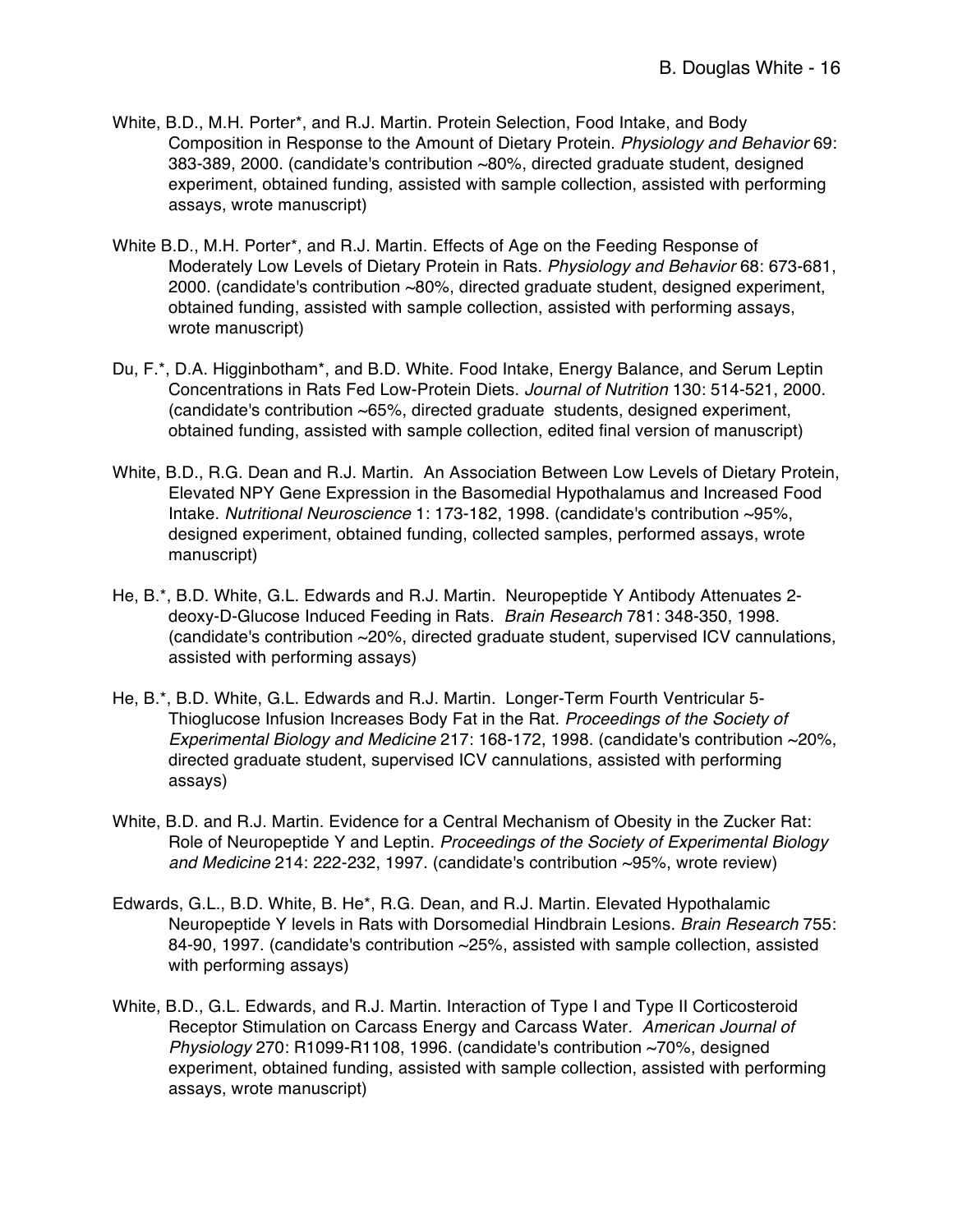- Hulsey, M.G., C.M. Pless\*, B.D. White and R.J. Martin. ICV Administration of Anti-NPY Antisense Oligonucleotide: Effects on Feeding Behavior, Body Weight, Peptide Content and Peptide Release. *Regulatory Peptides* 56: 207-214, 1995. (candidate's contribution  $\sim$ 15%, assisted with sample collection, assisted with performing assays)
- Roberts, T.J.\*, M.J. Azain, B.D. White, and R.J. Martin. Rats Treated with Somatotropin Select Diets Higher in Protein. *Journal of Nutrition* 125: 2669-2678, 1995. (candidate's contribution ~10%, assisted with diet design and data interpretation)
- Chen, N.X.\*, B.D. White and G.J. Hausman. Glucocorticoid Receptor Binding in Porcine Preadipocytes During Development. *Journal of Animal Science* 73: 722-727, 1995. (candidate's contribution ~15%, provided expertise with glucocorticoid receptor assay, assisted with data analysis and interpretation)
- White, B.D., B. He\*, R.G. Dean and R.J Martin. Low Protein Diets Increase Neuropeptide Y (NPY) Gene Expression in the Basomedial Hypothalamus of the Rat. *Journal of Nutrition* 124: 1152-1160, 1994. (candidate's contribution ~80%, designed experiment, obtained funding, assisted with sample collection, performed assays, wrote manuscript)
- Grossman, B.M., B.D. White, G.L. Edwards and R.J. Martin. Vagotomy and Mercaptoacetate Influence the Effect of Dietary Fat on Macronutrient Selection by Rats*. Journal of Nutrition* 124: 804-809, 1994. (candidate's contribution ~25%, assisted with surgeries and data interpretation)
- White, B.D., R.G. Dean, G.L. Edwards and R.J. Martin. Type II Corticosteroid Receptor Stimulation Increases Neuropeptide Y (NPY) Gene Expression in the Basomedial Hypothalamus of the Rat. *American Journal of Physiology* 266: R1523-R1529, 1994. (candidate's contribution ~80%, designed experiment, obtained funding, assisted with sample collection, performed assays, wrote manuscript)
- White, B.D., K.D. Hunsicker\*, and R.J. Martin. Affinity of Hepatic Glucocorticoid Receptors is Influenced by Energy/Feeding Status. *Physiology and Behavior* 54: 1155-1158, 1993. (candidate's contribution ~70%, directed undergraduate student, designed experiment, obtained funding, assisted with sample collection, assisted with performing assays, wrote manuscript)
- Burden, V.R.\*, B.D. White and R.J. Martin. Activity-Based Anorexia Increases the Activity of the Hypothalamic-Pituitary-Adrenal Axis in the Rat*. Journal of Nutrition* 123: 1217-1225, 1993. (candidate's contribution ~35%, directed graduate student, assisted with sample collection, assisted with performing assays)
- White, B.D., R.G. Dean and R.J. Martin. Adrenalectomy Decreases Neuropeptide Y mRNA Levels in the Arcuate Nucleus*. Brain Research Bulletin* 25: 711-715, 1990. (candidate's contribution ~75%, designed experiment, collected samples, assisted with performing assays, wrote manuscript)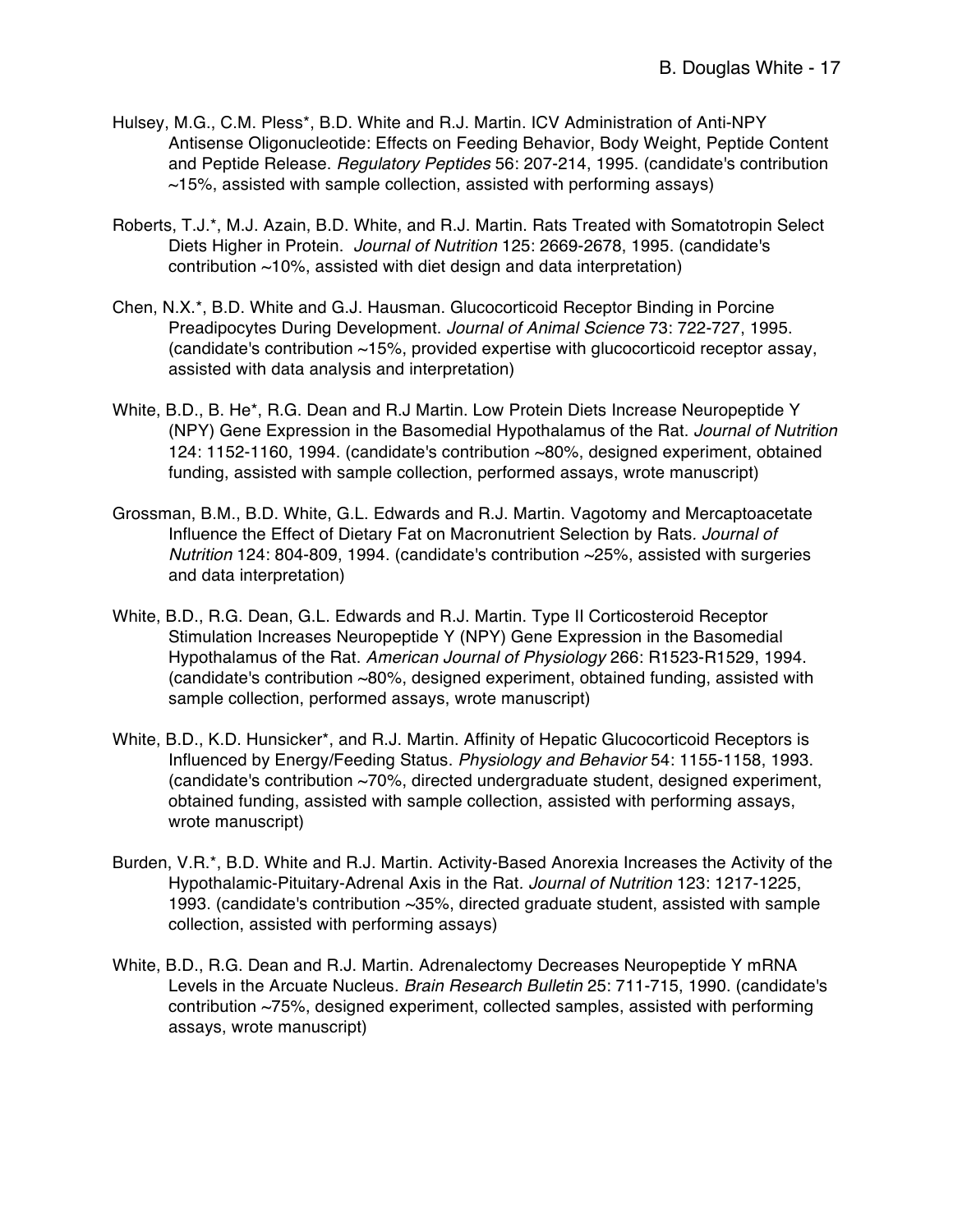- White, B.D. and R.J. Martin. Alterations in the Binding Characteristics of Glucocorticoid Receptors From Obese Zucker Rats. *Journal of Steroid Biochemistry* 36(6):681-686, 1990. (candidate's contribution ~90%, designed experiment, collected samples, performed assays, wrote manuscript)
- Dean, R.G. and B.D. White. Neuropeptide Y Expression in Rat Brain: Effects of Adrenalectomy. *Neuroscience Letters* 114: 339-344, 1990. (candidate's contribution ~40%, designed experiment, collected data, assisted with performing assays)
- White, B.D., C.B. Corll and J.R. Porter. The Metabolic Clearance Rate of Corticosterone in Lean and Obese Male Zucker Rats. *Metabolism* 38(6): 530-536, 1989. (candidate's contribution ~80%, designed experiment, collected data, performed assays, wrote manuscript)
- White, B.D., W.D. Davenport and J.R. Porter. Responsiveness of Isolated Adrenocortical Cells from Lean and Obese Zucker Rats to ACTH. *American Journal of Physiology* 255: E229- E235, 1988. (candidate's contribution ~75%, designed experiment, collected data, assisted with performing assays, wrote manuscript)

#### c. Invited Articles

Martin, R.J., B.D. White and M.G. Hulsey. The Regulation of Body Weight. *American Scientist* 79: 528-541, 1991. (candidate's contribution ~20%, helped write review article)

#### d. Published Abstracts

White, B.D., and K.E. Rowland. Does chronic leptin treatment decrease glucagon responsiveness in STZ-induced type 1 diabetic rat? 7th Annual Boshell Research Day. Auburn AL. p. 56, 2014.

Zaremba Morgan, A., Keiley, M.K., Gropper, S.S., Connell, L.J., Simmons, K.P., Ulrich, P.V. Newell, F.H., White, B.D., & Huggins, K.W. (2013, February). Strength training may reduce or prevent percent body fat and weight gains for females during the college years. Poster presented at the joint 2013 Annual Conference of the Southeastern Council on Family Relations (SECFR) and the Alabama Association for Marriage and Family Therapy (ALAMFT), Birmingham, AL.

Wanders, D., E.C. Graff. B.D. White, and R.L Judd. Niacin increases adiponectin and decreases markers of adipose tissue inflammation in obese mice. 6th Annual Boshell Research Day, Auburn, AL p. 51, 2013.

Yu, C., and B.D. White. Central leptin treatment reverses the activation of gluconeogenic pathways seen in STZ-induced diabetic rats independent of changing serum glucagon concentrations. 5th Annual Boshell Research Day. Auburn, AL 2012.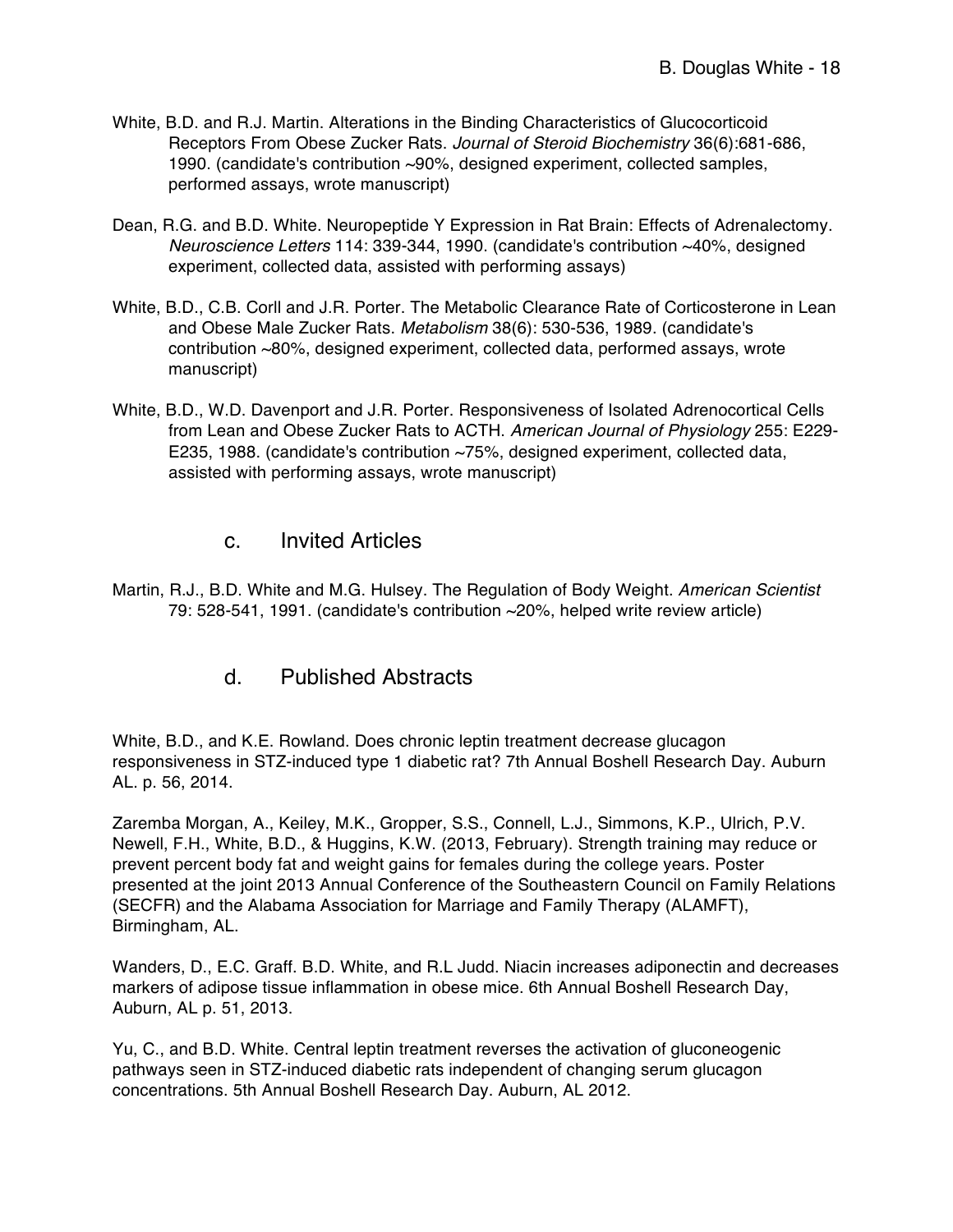White, B.D. Y. Kang, C.M. Wernette, and C. Yu. Glucose output from hepatocytes derivede from STZ-induced diabetic rats chronically administered ICV leptin. 4th Annual Boshell Research Day. Auburn, AL 2011.

Yu, C., C.M. Wernette, and B.D. White. Glucagon responsiveness in leptin-treated STZ-induced diabetic rats. 4th Annual Boshell Research Day, Auburn, AL 2011.

White, B.D., C.M. Wernette, Y. Kang, and G.L. Edwards. Hepatic vagotomy does not block the ability of ICV leptin administration to normalize blood glucose concentrations in streptozotocininduced diabetic rats. 3rd Annual Boshell Research Day. Auburn, AL 2010

Kang, Y., C.M. Wernette, R.L. Judd, and B.D. White. Blunted hepatic glucose production from lactate in leptin-treated streptozotocin-induced diabetic rats. Experimental Biology. 2009

Mansour, M.M., R. Collins, D. White, C. Wernette, J. Dennis, E. Morrison, Y-X. Tao. Central activation of melanocortin system modulates pancreatic function independent of leptin. Experimental Biology 2009.

Kang, Y., C.M. Wernette, and B.D. White. Hepatic glucose production from lactate and fructose in leptin-treated streptozotocin-induced diabetic rats. 2nd Annual Boshell Research Day, Auburn, AL 2009

Wernette, C.M. M. Gragg, and B.D. White. Effects of leptin and fasting on the expression of genes important for obesity and diabetes. 2nd Annual Boshell Research Day. Auburn, AL 2009.

White, B.D., C.M. Wernette, J.R. Patten, and Y. Kang. Assessment of the gluconeogenic capabilities of leptin-treated diabetic rats by feeding albumin and fructose diets. Keystone Symposia, Diabetes Mellitus, Insulin Action and Resistance, Keystone, CO #347, p.105, 2008

Huang, E.Y., T. Kim, B.D. White, and S.T. Mathews. Dexamethasone-induced insulin resistance with increased fetuin-A levels in rats. Keystone Symposia, Diabetes Mellitus, Insulin Action and Resistance, Keystone, CO #211, p.80, 2008

White, B.D., C.M. Wernette, M. Gragg, Y. Kang, R.L. Judd. Normalization of blood glucose concentrations in leptin-treated STZ-induced diabetic rats may not be due to enhanced insulin sensitivity*. Keystone Symposia*, Diabetes: Molecular Genetics, Signaling Pathways and Integrated Physiology, Keystone, CO #338, p.90, 2007

Papizan JB, Kim T, Wernette C, White BD, Mathews ST: A novel role for leptin in regulating phosphorylation status of alpha2-HS glycoprotein, a physiological inhibitor of insulin action. Keystone Symposia, Diabetes: Molecular Genetics, Signaling Pathways and Integrated Physiology, Keystone, CO, #302, p.81, 2007

White, B.D., C.M. Wernette, S. Mathews, T. Kim, and R.L. Judd. Leptin-treated diabetic rats become hypoglycemic during a short-term fast and cannot derive glucose from lactate or alanine. *Keystone Symposia*, Diabetes Mellitus and the Control of Cellular Energy Metabolism #332 p. 88. 2006.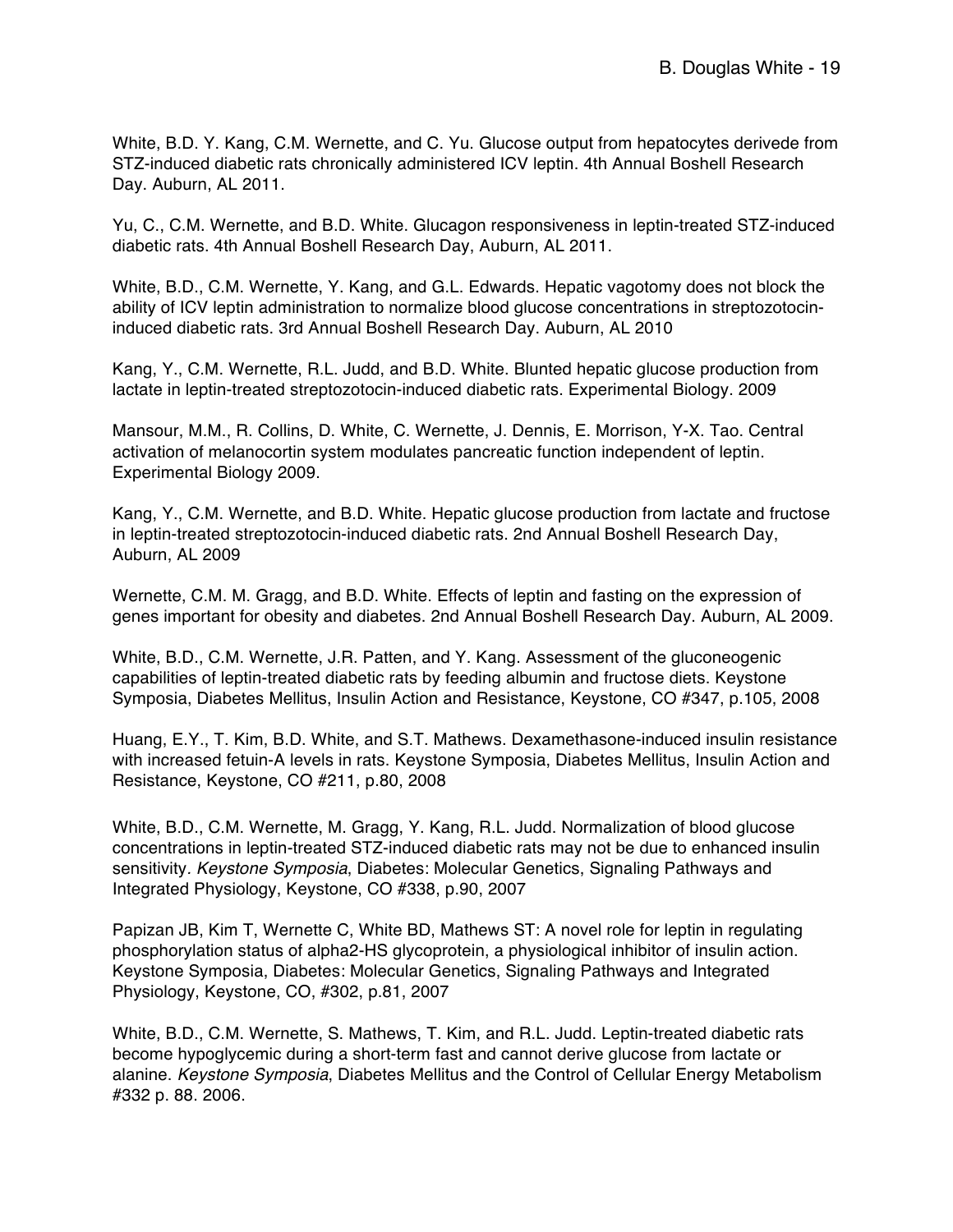White, B.D., J. Wang, D. Bedi, K. Clarke, B. Brunson, M. Ding, and R.L. Judd. Central leptin and insulin administration on peripheral insulin sensitivity and plasma adiponectin concentrations. *FASEB J*. 18(4): A137. 2004

Gropper, S.S, B.D. White, P. Galloway, E. Gilmore, L. Ratcliff, J. Johnson, S.J. Weese. Growth, body weight gain, and change in body mass index in children in three rural Alabama counties. *FASEB J.* 18(5): A901, 2004.

Lin, C.-Y., M.J. Lehmkuhl, R.L.Judd, and B.D. White. Central leptin increases sympathetic activity and reverses hyperglycemia in streptozotocin-induced diabetic rats. *FASEB J.* 16:785, 2002.

White, B.D., M.J. Lehmkuhl, J. Wang, D.P. Melvin and C.-Y. Lin. Low dietary protein attenuates the ability of leptin to inhibit body fat accumulation. *FASEB J*. 16: A1013, 2002.

Lin, C.-Y. D.A. Higginbotham, R.L. Judd, and B.D. White. Central leptin increases insulin sensitivity and normalizes blood glucose concentrations in streptozotocin-treated diabetic rats. *FASEB J*. 15:A625, 2001.

Higginbotham, D.A., B.J. Tarleton, M.J. Lehmkuhl, A.A. Wiley, F.F. Bartol, and B.D. White. Low dietary protein reduces responsiveness to leptin. *Soc. for Neurosci*ence 26: 279, 2000.

Lin, C.-Y., D.A. Higginbotham, P. Raman, D.D. Schwartz, B.D. White, and R.L. Judd. Effect of intracerebroventricular leptin on cardiac fructose-2,6-bisphosphate. *Diabetes* 48: 1152, 2000.

White, B.D. Effects of moderately low dietary protein on food intake, body fat, and serum leptin. *Reg. Peptides* 86:30, 2000.

Du, F., D.A. Higginbotham, and B.D. White. Dose-dependent effects of low dietary protein on food intake, energy balance, and serum leptin. *FASEB J*. 13: A225, 1999.

Higginbotham, D.A., F. Du, and B.D. White. Low-protein-induced hyperphagia is delayed by nonessential amino acid supplementation. *FASEB J*. 13: A225, 1999.

White, B.D., F. Du, and D.A. Higginbotham. Low dietary protein increases food intake and decreases the in vitro release of labeled GABA and glutamate from the lateral hypothalamus. *Soc. for Neuroscience* 24: 192, 1998.

White, B.D., D. Hausman, M.G. Hulsey, M. Latimer, and R.J. Martin. Chronic infusion of antisense NPY oligonucleotide in lean and obese Zucker rats. *FASEB J*. 11: A352. 1997.

White, B.D., G.L. Edwards, and R.J. Martin. Chronic aldosterone-induced increases in carcass water and soluble carcass sodium are negated by concomitant Type II glucocorticoid receptor stimulation. *FASEB J*. 9: A6, 1995.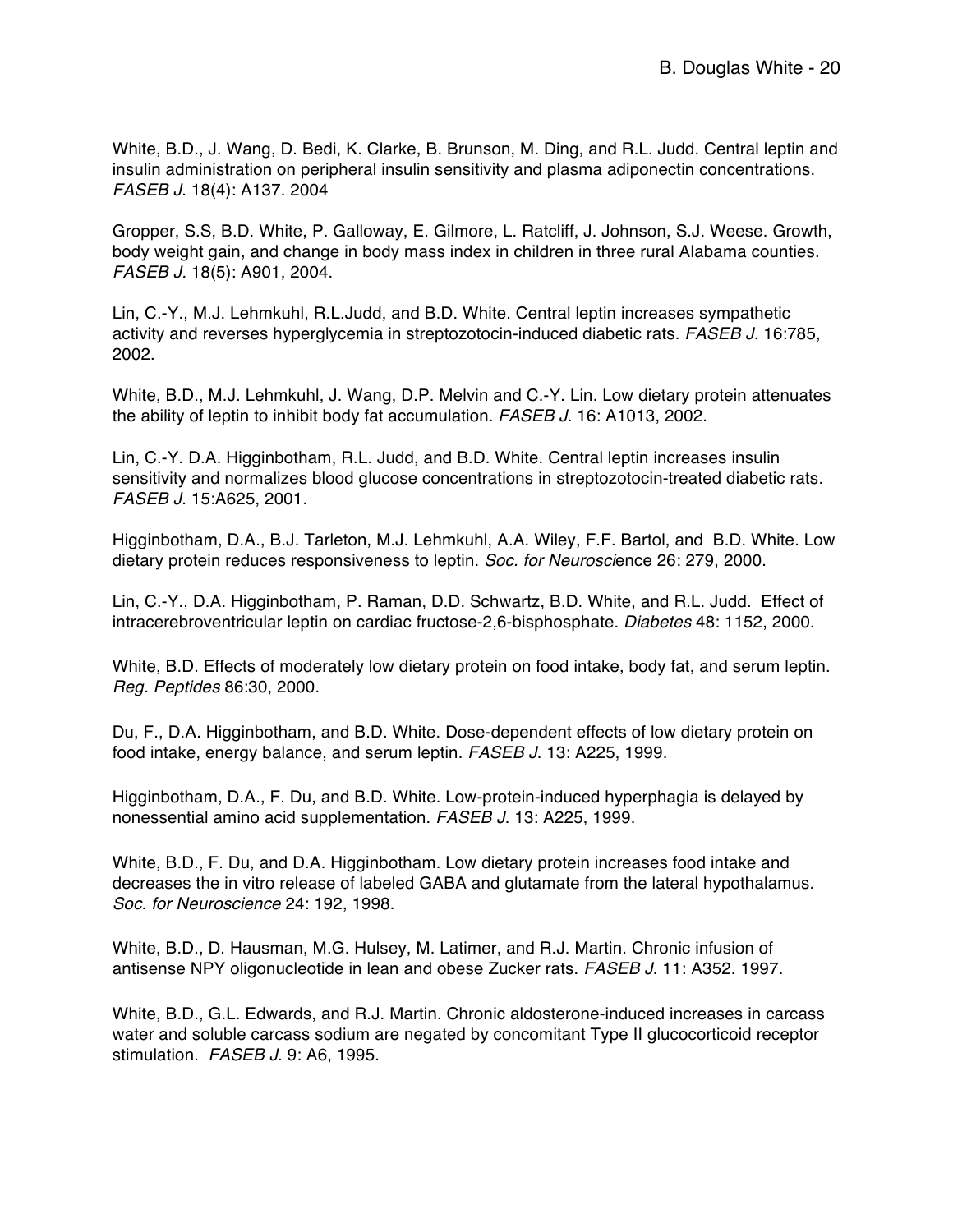Porter, M.H., B.D. White, and R.J. Martin. The effects of dietary protein levels on food intake in young and mature rats *FASEB J*. 9: A1003, 1995.

He, B., B.D. White, G.L. Edwards, and R.J. Martin. 2-Deoxy-D-Glucose and NPY gene expression in the arcuate nucleus and specific brainstem nuclei in the rat. *FASEB J*. 9: A582, 1995.

Grossman, B.M., B.D. White, and R.J. Martin. Effects of high fat or high carbohydrate diet on food intake, body weight and hypothalamic neuropeptide Y in Osborne-Mendel rats. *FASEB J*. 9: A189, 1995.

White, B.D., R.G. Dean, and R.J. Martin. Short-term dexamethasone treatment increases food intake, but apparently not through changes in NPY content in the PVN. *Ann. N.Y. Acad. Sci*. 739: 339-340, 1994.

Edwards, G.L., B.D.White, W. Zhao, B. He, R.G. Dean and R. J. Martin. Lesions of the area postrema/adjacent nucleus of the solitary tract (NTS) result in enhanced hypothalamic neuropeptide Y (NPY) levels*. Ann. N.Y. Acad. Sci*. 739: 337-338, 1994.

He, B., B.D. White, and R.J. Martin. Chronic 4th ventricular infusion of 5-thioglucose increases body fat in the rat. *FASEB J*. 8: A172, 1994.

Porter, M.H., B.D. White, R.J. Martin. Protein selection in animals fed diets containing various amounts of protein. *FASEB J*. 8: A729, 1994.

Roberts, T.J., M.J. Azain, B.D. White, and R.J. Martin. Diet selection and composition of gain in somatotropin treated rats. *FASEB J*. 8: A158, 1994.

White, B.D., B. He, R.G. Dean, and R.J. Martin. Neuropeptide Y gene expression is increased in the arcuate nucleus following a diet restricted in protein. *FASEB J*. 7: A206, 1993.

He, B., B.D. White and R.J. Martin. Neuropeptide Y does not appear to be involved in 2 deoxyglucose induced feeding. *FASEB J*. 7: A88, 1993.

Chen, X., B.D. White and G.J. Hausman. Glucocorticoid receptor binding in porcine adipose precursor cells during development. *J. Animal. Sci*. 1992.

White, B.D., R.G. Dean and R.J. Martin. Effects of central Type I and Type II glucocorticoid receptor stimulation on food intake, body weight gain, and food efficiency. *Soc. for Neuroscience*. 17: 494, 1991.

Burden, V.R., B.D. White and R.J. Martin. Central blockade of glucocorticoid receptors in the Zucker rat. *Soc. for Neuroscience.* 17: 494, 1991.

White, B.D., R.G. Dean, and R.J. Martin. Permissive effect of corticosterone on NPY mRNA levels in the arcuate nucleus. *FASEB J.* 5(4): A863, 1991.

Dean, R., B.D. White and R.J. Martin. Regulatory elements in the neuropeptide Y gene. *FASEB J*. 5(5): A1316, 1991.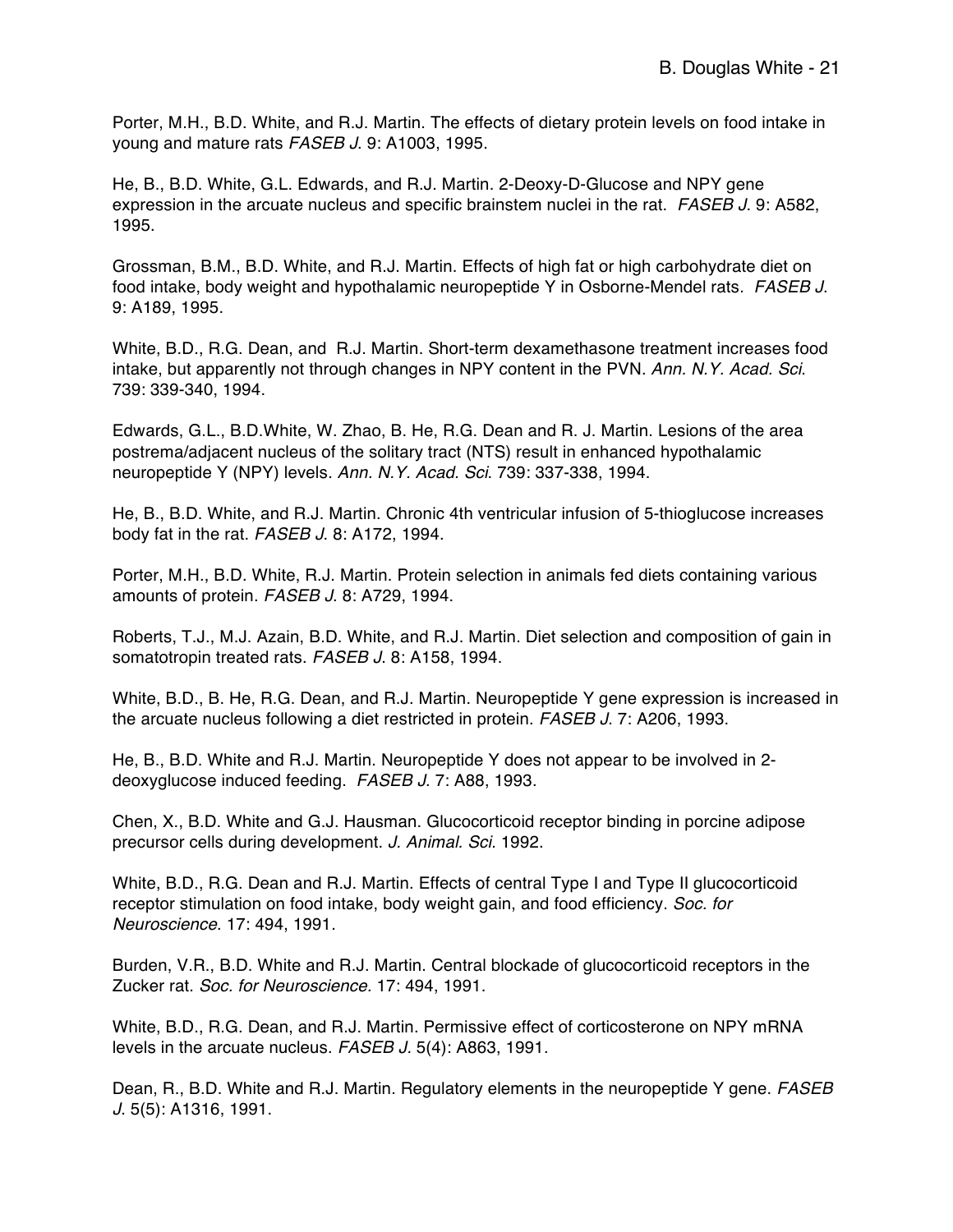Burden, V.R., B.D. White and R.J. Martin. Adrenal output increases in activity-based anorexia: Possible involvement of the hypothalamic-pituitary-adrenal (HPA) axis. *FASEB J*. 5(6): A1657, 1991.

White, B.D., R.G. Dean, and R.J. Martin. Differential effects of adrenalectomy on NPY mRNA levels in the arcuate nucleus and brainstem*. Soc. for Neuroscience.* 16: 1171, 1990.

White, B.D., R.G. Dean, and R.J. Martin. Adrenalectomy decreases gene expression of neuropeptide Y in the hypothalamus and striatum. *FASEB J*. 4(4): A916, 1990.

Burden, V.R., R.G. Dean, B.D. White, and R.J. Martin. Gene expression for neuropeptide Y is increased in the hypothalamus by food restriction. *FASEB J*. 4(4): A1167, 1990.

Hunsicker, K.D., B.D. White, and R.J. Martin. Food restriction increases the sensitivity of liver glucocorticoid receptors. *FASEB J*. 4(4): A377, 1990.

White, B.D. and R.J. Martin. Alterations in the binding characteristics of glucocorticoids in obese Zucker rats. *Soc. for Neuroscience*. 15: 1319, 1989.

White, D., L. Keefer, C. Lang, and Johnny R. Porter. The effects of adrenalectomy and streptozotocin-treatment on the liver tyrosine aminotransferase activity in 15 week-old lean and obese male Zucker rats. *FASEB J*. 3(3): A352, 1989.

Porter, J.R., F. Alarrayed, C. Corll and D. White. The levels of various neurotransmitters in regional brain areas of intact and adrenalectomized fatty (fa/fa) fats. *FASEB J*. 2(4):A434, 1988.

Alarrayed, F., D. White, J. Porter and A.D. Hartman. Glucocorticoids and cholesterol homeostasis in the obese Zucker rats. *FASEB J*. 2(5):A1215, 1988.

White, D. and J.R. Porter. The metabolic clearance rate of corticosterone in lean and obese Zucker rats. *Physiologist.* 30:125, 1987.

White, D. and J.R. Porter. The sensitivity and maximal responsiveness to ACTH of isolated adrenal cells derived from lean and obese Zucker rats. *Fed. Proc*. 46(3):580, 1987.

Porter, J.R., D. Roane, D. White and A.D. Hartman. Does a defect exist in a specific serotonergic brain area of the obese Zucker rat? *Physiologist.* 20:150, 1986.

White, D. and J.R. Porter. Perifusion of adrenal pieces in adult obese and lean Zucker rats. *Fed. Proc*. 44(5):1559, 1985.

White, D., J.F. Pritchett, D.N. Marple, C.H. Rahe and J.T. Bradley. The effects of chronic coldstress on *in vitro* adrenal corticosterone secretion the rat. *J. Alabama Acad. Sci*. 55(3):140, 1984.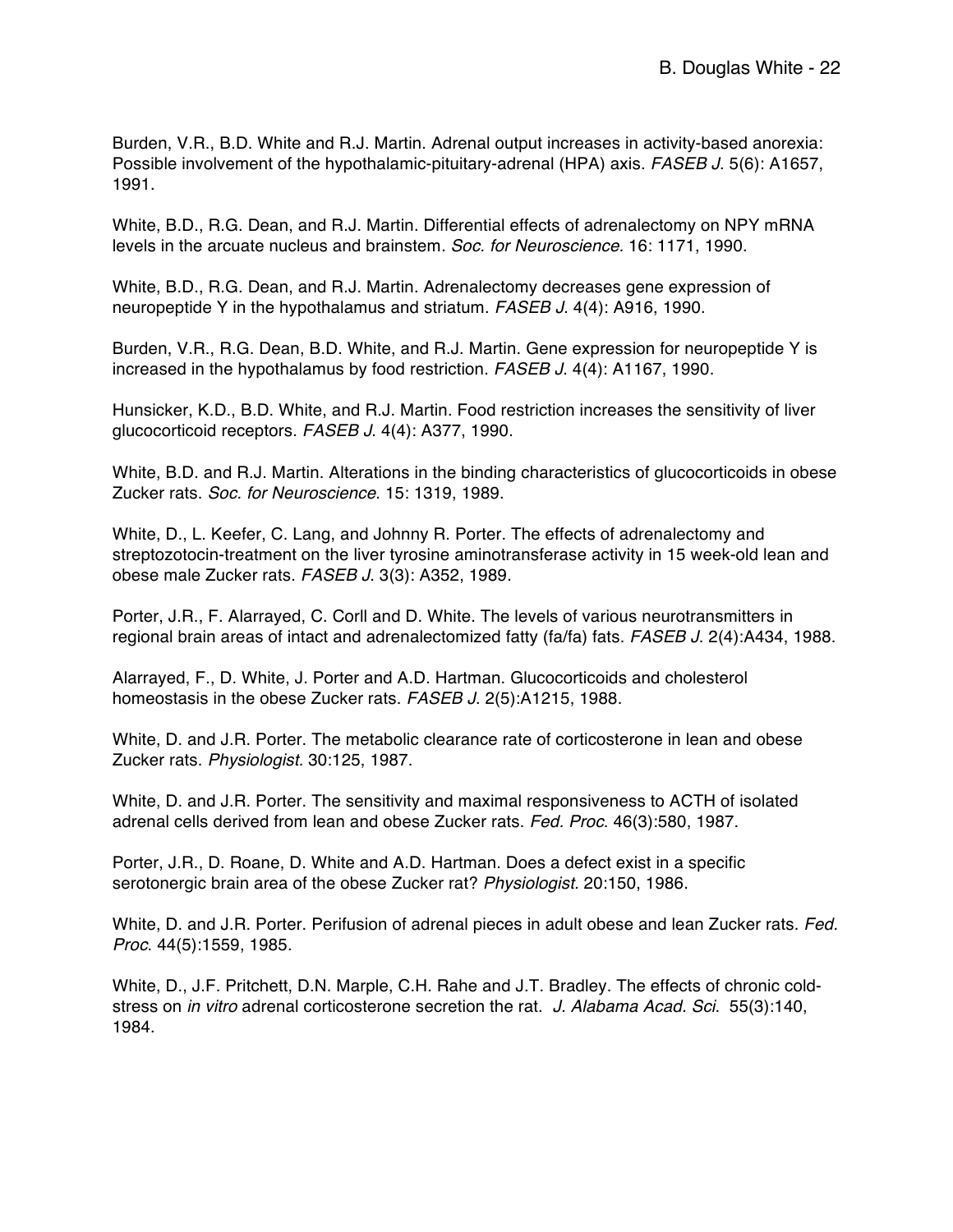## 2. Papers and Lectures

## a. Papers at Professional Meetings

#### i. Presentations With Abstracts

Abstracts listed above with candidate as first author represent either an oral or poster presentation at a national or regional meeting.

- FASEB J. and Fed. Proc. Experimental Biology (formerly FASEB (Federation of the American Societies for Experimental Biology))
- Soc. of Neuroscience The Annual Meeting of the Society for Neurosciences
- Annual Boshell Research Day, Auburn, AL
- Physiologist The Spring Meeting of the American Physiological Society
- Reg. Peptide and Ann. N.Y. Acad. Sci. Winter Neuropeptide Conference
- J. Alabama Acad. Sci. The Alabama Academy of Science

## ii. Presentations Without Abstracts

Poster presentation at the Keystone Symposia. Obesity: New Insights into Pathogenesis and Treatment (January 2003). Subdiaphragmatic vagotomy prevents low-protein induced hyperphagia in rat. Keystone, CO.

Poster presentation at the 16<sup>th</sup> European Winter conference on Brain Research. (March 1996) Effects of an antisense oligonucleotide directed against NPY mRNA on food intake following 24-hour food deprivation. Serre-Chevalier, France.

Poster presentation at the 16<sup>th</sup> annual Winter Neuropeptide Conference. (January 1995) Paradoxical increase in the *in vitro* release of neuropeptide Y (NPY) from the PVN following ICV administration of an antisense-NPY oligoneucleotide. Breckenridge, CO.

#### iii. Invited Symposium Lectures

- Effects of moderately low dietary protein on food intake, body fat, and serum leptin. Twenty-first Annual Winter Neuropeptide Conference. Breckenridge, CO. 2000.
- Glucocorticoid control of NPY gene expression. International Conference of the Physiology of Food and Fluid Intake. Oxford University, Oxford, England. 1993.
- Corticosteroids and body weight regulation. Annual meeting of the Federation of American Societies for Experiment Biology (FASEB). Anaheim, CA. 1992. (Candidate was cochair of the symposium)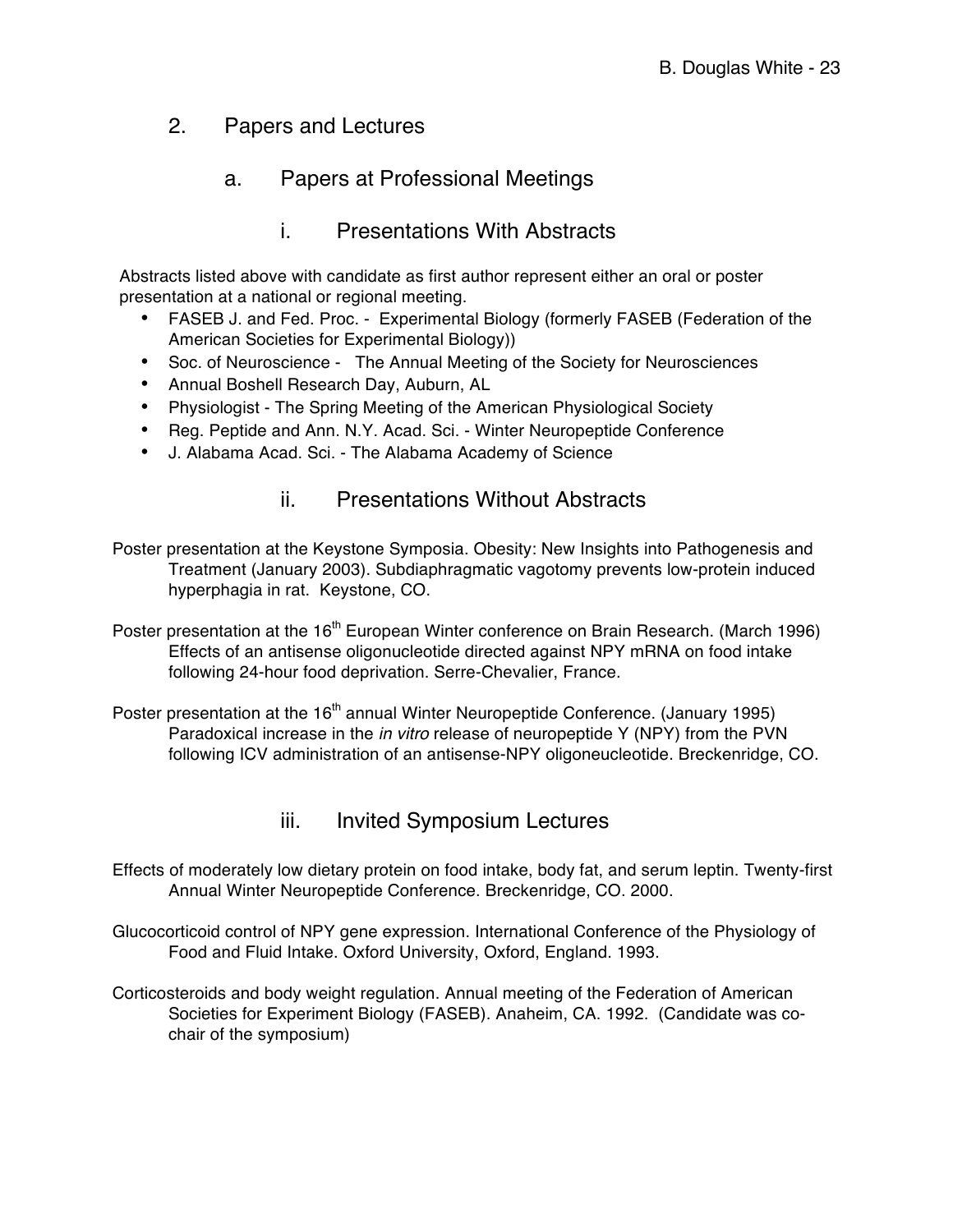#### b. Invited Departmental Seminars

i. Auburn University

Leptin and its possible role in glucose homeostasis. Department of Anatomy, Physiology, and Pharmacology, Auburn University, 2008.

Low dietary protein as a model of diet-induced obesity. Department of Nutrition and Food Science, Auburn University, 2000.

Moderately low dietary protein as a model of diet-induced obesity. Department of Anatomy, Physiology, and Pharmacology, Auburn University, 2000.

Hormonal and dietary regulation of neuropeptide Y gene expression. Department of Animal and Dairy Sciences, Auburn University, 1998.

Hormonal and dietary regulation of neuropeptide Y gene expression. Department of Physiology and Pharmacology, Auburn University, 1997.

#### ii. Other Universities

- Low dietary protein as a model of diet-induced obesity. Clinical Nutrition Research Center/Nutrition Sciences, University of Alabama in Birmingham. 2002.
- Moderately low dietary protein as a model of diet-induced obesity. Department of Pharmacology and Toxicology, University of Louisiana at Monroe, 2000.
- Effects of low dietary protein on the regulation of food intake and energy balance. Joint seminar through the University of Alabama in Birmingham (UAB) Department of Nutrition Sciences Seminar Series, 1998.

Adrenal steroids and obesity. Department of Foods & Nutrition, University of Georgia, 1992.

Adrenal steroids and obesity. Department of Physiology, University of Texas Southwestern Medical Center, 1992.

#### 3. Grants

- a. Grants Funded
- AU-IGP. PI-Doug White. Leptin and regulation of serum glucagon concentrations. (4/14-3/15) \$6,000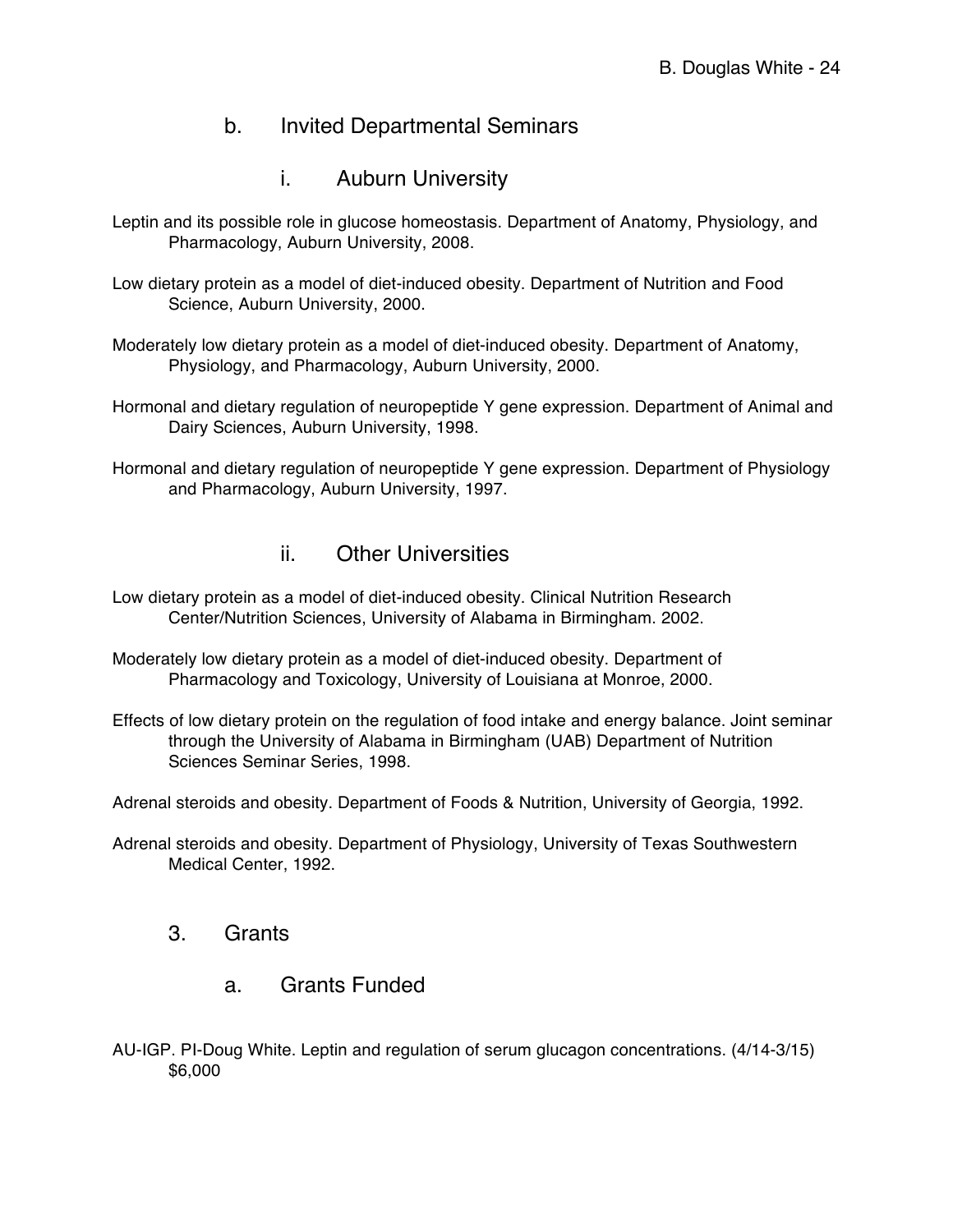- Alabama Agricultural Experiment Station. Central leptin and the regulation of blood glucose concentrations.  $(2013-2018) \sim $12,000$  per year.
- Hatch/Multistate AAES grant. PI Dr. Yifen Wang Co-investigator Dr. Doug White, Optimization of the extraction of fucoxanthin and its potential as an antiobesity functional food. (10/10 – 9/12) \$50,000
- Hatch/Mutistate AAES grant. Co-PI- Robert Judd. Glucose production in liver cells derived from leptin-treated diabetic rats. (10/08-9/10) \$49,984
- Alabama Agricultural Experiment Station. How does central leptin normalize blood glucose concentrations in STZ-induced diabetic rats.  $(2008-2013) \sim $12,000$  per year.
- Animal Health and Disease Research. PI Dr. Mahmoud Mansour, Co-PIs Drs Ya-Xiong Tao and Doug White. Central Melanocortin activates neural pancreatic MC4R to regulate insulin and glucose levels. (8/07-8/09) \$30,000
- Alabama Agricultural Initiative on National and Human Resources Award. Co-PI Dr. Robert Judd Determination of the gluconeogenic capability of diabetic rats treated with central leptin. (1/07-9/07) \$21,352
- Alabama Agricultural Experiment Station (AAES) (supplemental grant). Co-PIs- Drs. Suresh Mathews and Kevin Huggins) Lack of central leptin and insulin resistance: a potential connection between obesity and diabetes. (1/07-9/07) \$45,365
- Diabetes Action Research and Education Foundation. Dr. Robert Judd collaborator. Fasting and Blood Glucose Regulation in STZ-Induced Diabetic Rats Treated with Leptin (1/05 – 12/06) \$60,000.
- AAES Foundation. Co PIs Drs. Robert Judd and Elaine Coleman. Signal Transduction Pathway for Central Leptin and Insulin as Related to Peripheral Insulin Sensitivity. (7/03- 6/06) \$92,293.
- Alabama Agricultural Experiment Station. Lack of Central Leptin and Insulin Resistance: a Potential Connection Between Obesity and Type 2 Diabetes. (2002-2007) ~\$12,000 per year.
- Food Assistance and Nutrition Research Program (FANRP). PI Dr. Jean Weese, Collaborating PIs - Drs. Doug White, Sareen Gropper, Evelyn Crayton, Bruce Lewis. Diet Quality and Its Relationship to Obesity in Rural Alabama African-American Children. (2002-2003) \$148,424.
- Vice-President for Research Office, Biogrant, Brain Leptin and the Sympathetic Nervous System: A Possible Link between Obesity and Type 2 Diabetes. Candidate as PI. Co-Investigators – Drs Robert Judd and Dean Schwartz. (2001-2003) \$27,865.
- Vice-President for Research Office, Small Equipment Grant, Need for Syringe Pumps to Determine Insulin Sensitivity in Rats. Candidate as PI. (2001) \$3,015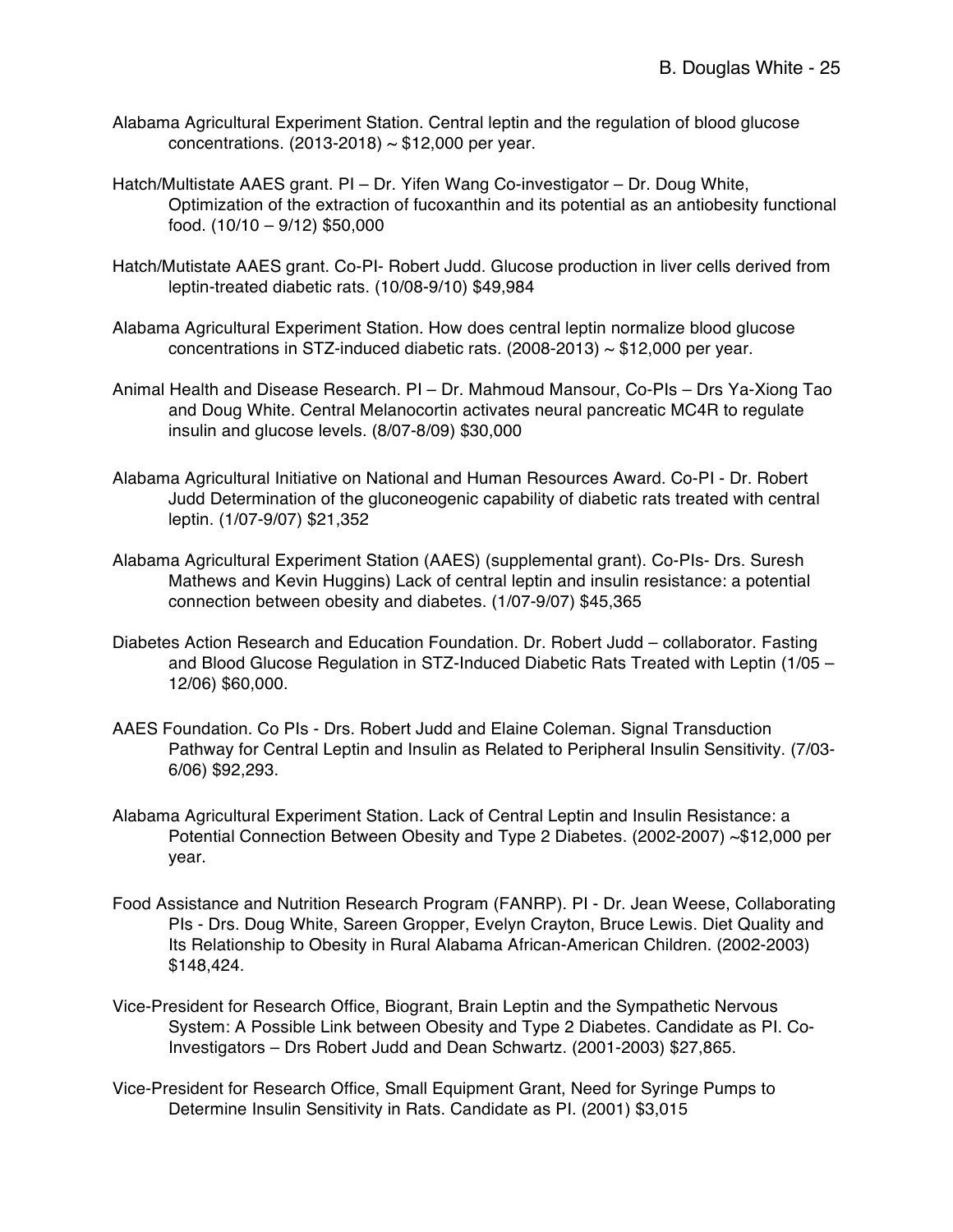- Southeast Affiliate of the American Heart Association, Beginning-Grant-in-Aid, Low Dietary Protein as a Model of Diet-Induced Leptin Resistance and its Implications on the Development of Obesity. Candidate as PI. (2000-2003) \$98,217.
- Alabama Agricultural Experiment Station, Effects of Diet on the Regulation of Feeding and Body Weight. Candidate as PI. (1997-2002) ~\$12,000 per year.
- USDA, National Research Initiative Competitive Grants Program (NRICGP), Potential Mechanism of Increased Food Intake Associated with Low-Protein Diets. Candidate as PI. (1995-1999) \$130,000.
- USDA, National Research Initiative Competitive Grants Program (NRICGP), Competitive Renewal, Macronutrients and Regulation of Neuropeptide Gene Expression. Dr. Roy Martin as PI, Candidate as Collaborating Investigator. (1993-1995) \$160,000 (Candidate designed experiments, wrote grant, and performed experiments)
- USDA, National Research Initiative Competitive Grants Program (NRICGP), Macronutrients and Regulation of Neuropeptide Gene Expression. Dr. Roy Martin as PI, Candidate as Collaborating Investigator. (1991-1993) \$150,000 (Candidate designed experiments, wrote grant, and performed experiments)
- Biotechnology Award from the University of Georgia, In situ Hybridization and Immunohistochemistry of Neuropeptides Involved in Energy Balance Regulation. Dr. Roy Martin as PI, Candidate as Collaborating Investigator. (1991-1993) \$61,330 (Candidate designed experiments, wrote grant, and performed experiments)
- Student Fellowship from the Louisiana Affiliate of the American Diabetes Association, Candidate as PI. (1987-1988) \$1,500.
	- b. Grant Proposals Pending

none

- c. Grant Proposals Not Funded
- Diabetes Action Research and Education Foundation. Does central leptin administration lead to a decrease in the responsiveness to glucagon (9/13 – 8/14) \$40,000.
- Novo Nordisk Diabetes Innovation Award Program. Does central leptin administration decrease the responsiveness to glucagon and epinephrine in type 1 diabetic rats? Candidate as PI. (1/12 - 12/13), \$376,252
- JDRF, Innovative Grant, Central leptin and blood glucose concentrations in type 1 diabetes. Candidate as PI. (9/10 - 8/11), \$104,710.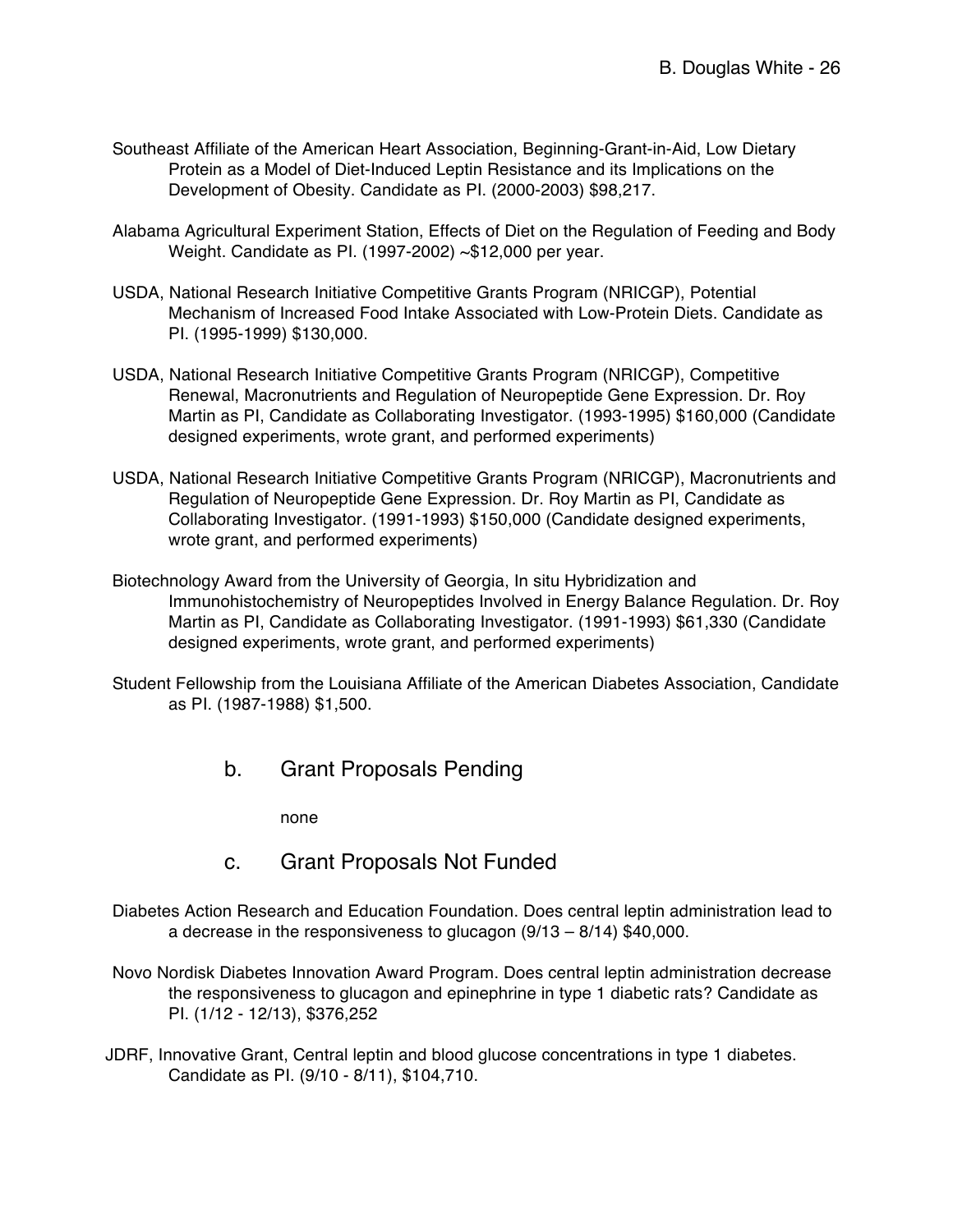- NIH, NIDDK, An animal model for exploring potential non-insulin treatments for diabetes. Candidate as PI. (8/07-7/09), \$292,000
- Diabetes Trust Fund, Fasting and Blood Glucose Regulation in STZ-Induced Diabetic Rats Treated with Leptin. Candidate as PI. Dr. Robert Judd – Collaborator (7/04-6/06) \$ 31,440.
- USDA. Nutrition, Education, Physical Activity, and Parental Involvement to Reduce Progression, of Excessive Weight Gain in Young Children and Teens. Dr. Jean Weese – PI. Drs. Doug White, and Sareen Gropper Co-PI. (9/04 – 8/08) \$999,984
- American Heart Association, Role of Resistin in the Regulation of Cardiac Metabolism and Function. Candidate as Collaborator, Dr. Robert Judd – PI, Drs. Schwartz, Kemppainen, and Zhong – Collaborators. (7/04-6/06) \$ 161,552
- American Diabetes Association, Central Leptin in a Model of Peripheral Insulin Resistance: Central Intracellular Signaling and Peripheral AMP-Dependent Protein Kinase Activation. Candidate as PI, Dr. Robert Judd – Co-Investigator, (7/03-6/06) \$296,774.
- American Heart Association, Resistin: a Novel Adipocyte-Derived Hormone Involved in the Regulation of Cardiac Metabolism and Function. Candidate as Collaborating Investigator, Dr. Robert Judd – PI, Drs. Dean Schwartz, Juming Zhong, Bob Kemppainen – Collaborating Investigators, Drs Mitch Lazar and Joe Janicki – Consultants. (07/01/03- 06/30/05) \$154,000.
- AAES Foundation, Diet Quality and Lifestyle Factors and their Relationship to Obesity in Alabama Children. Candidate as Co-Investigator. Dr. Sareen Gropper – PI. Drs Jean Weese, Evelyn Crayton, and H.R. Clayton - Co-Investigators. (7/03-6/06) \$117,126.
- National Institues of Health, Resistin: Role in Obesity-Related Cardiovascular Disease. Candidate as Co-Investigator, Dr. Robert Judd – PI, Drs Greg Brower, Bob Kemppainen, Dean Schwartz, Juming Zhong – Co-Investigators, Drs Joe Janicki, Mitch Lazar, and Steve Lenz – Collaborators. (12/01/03-11/30/08) \$1,812,500. National Institutes of Health, Pathophysiologic mechanisms of obesity-associated cardiovascular disease, Dr. Robert Judd – PI, Candidate as Co-Investigator (2003-2006) \$870,000.
- American Diabetes Association, Central Leptin and its Relationship to Peripheral Insulin Sensitivity and Glucose Homeostasis, Candidate as PI, Robert Judd – Co-Investigator, (2003 –2005) \$ 292,433.
- USDA, National Research Initiative Competitive Grants Program (NRICGP), Inhibition of melanocortin receptors as a mechanism for increasing food intake in ruminants. Dr. Jim Sartin – Project Director. Candidate as Co-Project Director. (2002-2005) \$299,915.
- American Diabetes Association. Role of resistin in hepatic glucose metabolim. Dr. Robert Judd-PI. Candidate as Associate Investigator. (2002-2004) \$279,436.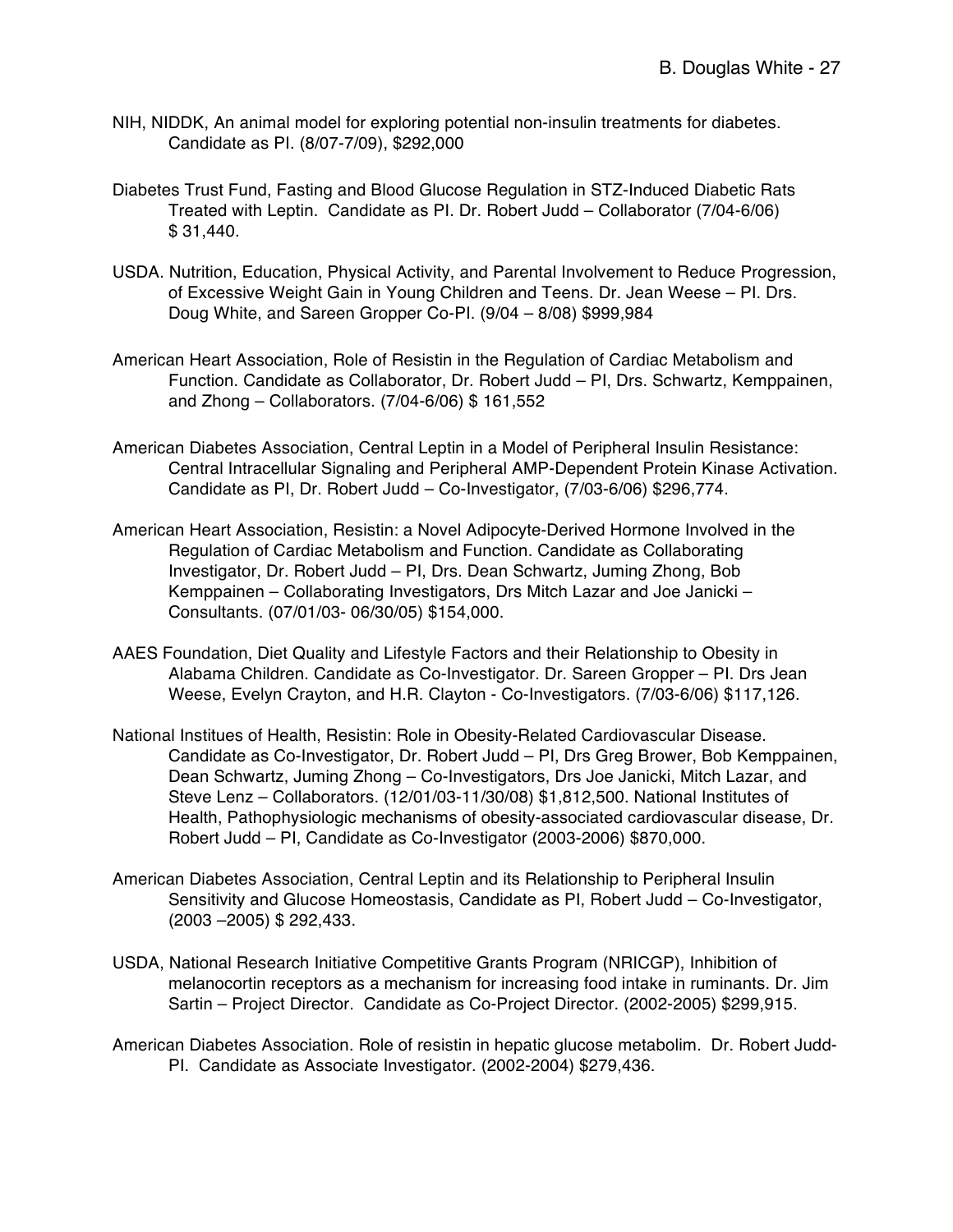- Food Assistance and Nutrition Research Program (FANRP), Diet Quality and Its Relationship to Obesity in Rural Alabama African-American Children. PI - Dr. Jean Weese, Collaborating PIs - Drs. Doug White, Sareen Gropper, Faye Jackson, Evelyn Crayton, and Thomas Petee. (2001) \$148,424.
- Auburn University Biogrant, The Role of Diet on Leptin Resistance and its Relationship to Obesity. Candidate as PI. (2000) \$50,429.
- Southeast Affiliate of the American Heart Association, Grant-in-Aid, Effect of Leptin on Cardiac Metabolism and Function. PI - Dr. Robert Judd, Collaborating Investigators - Drs. Dean Schwartz and Doug White. (2000) \$114,538.
- Auburn University Biogrant, Cardiac Metabolism and Function in Diabetes. PI Dr. Dean Schwartz, Collaborating Investigators - Drs. Robert Judd, James Sartin, Doug White, and Alex Lange. (2000) \$69,200.
- USDA, National Research Initiative Competitive Grants Program (NRICGP), Competitive Renewal, Potential Mechanism of Increased Food Intake Associated with Low-Protein Diets. Candidate as PI. (1999) \$153,122.
- Faculty-Mentor Program, Vice President for Research Office, Auburn University, Leptin Responsiveness During Dietary-Induced Obesity. Candidate as PI, Dr. Frank Bartol as mentor. (1998) \$3,000.
- USDA, National Research Initiative Competitive Grants Program (NRICGP), Competitive Renewal, A Potential Mechanism of Increased Food Intake Associated with Low-Protein Diets, Candidate as PI. (1998) \$137,188.
- Ralph E. Powe Junior Faculty Enhancement Award, Dietary-Induced Obesity and Leptin Resistance. Candidate as PI. (1998) \$10,000.
- National Institutes of Health, FIRST Award, Regulation of NPY and its Role in Nocturnal Feeding. Candidate as PI. (1996) \$349,936.
- National Institutes of Health, FIRST Award, Effects of Glucocorticoids and Insulin on NPY activity. Candidate as PI. (1995) \$349,998.
- National Institutes of Health, FIRST Award, Effects of Glucocorticoids and Insulin on NPY activity. Candidate as PI. (1994) \$509,038.
- National Institutes of Health, FIRST Award, Macronutrients and Neuropeptide Gene Expression. Candidate as PI. (1993) \$509,761.
- Southeast Affiliate of the American Heart Association, Grant-in-Aid, Prolonged Water Retention During Selective Corticosteriod Treatment: Effects on Plasma Volume and Blood Pressure. PI - Gaylen Edwards, Candidate as collaborating investigator. (1993) \$17,492.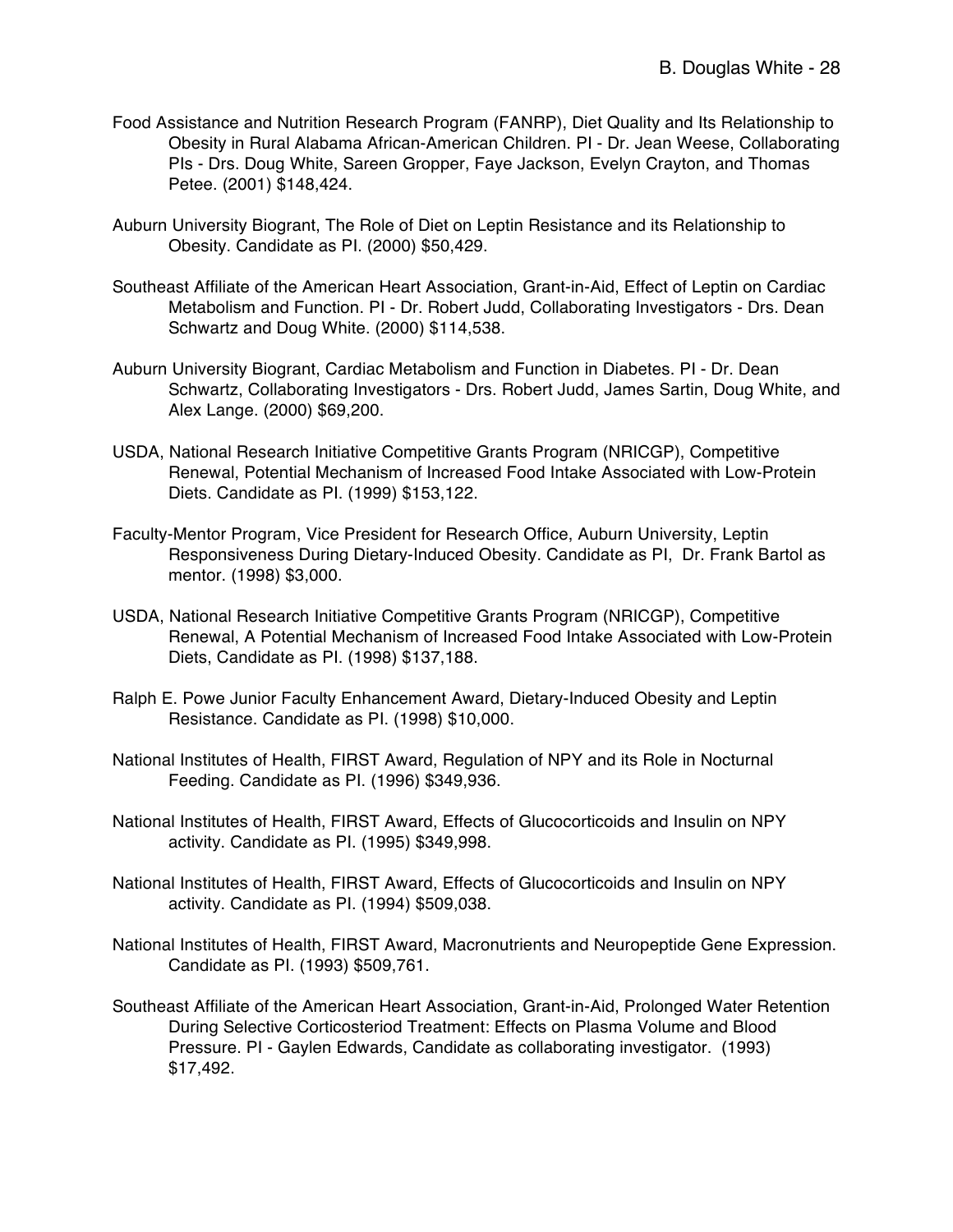- National Science Foundation, Regulation of Feeding Behavior and Neuropeptide Y (NPY). Dr. Roy Martin as PI. Candidate as Collaborating PI. (1990) \$1,119,152. (Candidate designed experiments and wrote grant)
- Helen Hay Whitney Fellowship, A Potential Alteration of the Glucocorticoid Receptor in the Obese Zucker Rat. Candidate as PI. (1988) \$63,000.
	- 4. Scholarly Program

#### a. Description of Research Program

My career has been involved with improving our understanding of obesity and diabetes. Obesity is associated with heart disease, stroke, and some forms of cancer: the three leading causes of death in the United States. It is also highly associated with type 2 diabetes. Currently, type 2 diabetes is epidemic in the U.S. population. The State of Alabama ranks first in the nation in the reported cases of diabetes per capita and consistently ranks among the states with the highest incidence of obesity. Currently, over 66% of the adult population in the United States is considered overweight or obese. Thus, obesity has become a serious public health problem that not only contributes to human suffering, but also puts a large burden on the health care system. Originally, my research program was concerned with the role of glucocorticoids in the development of obesity. This led us to examine the effects of adrenalectomy on the gene expression of a potent neuropeptide involved in feeding, neuropeptide Y (NPY). This led to the effect of diet on NPY gene expression, in which I demonstrated that low protein diets would increase NPY gene expression in the basomedial hypothalamus. This led to work on low protein diets and leptin resistance.

This led to me to examine the effects of central leptin administration on glucose regulation in diabetic rats. To my amazement, chronic central leptin administration normalized blood glucose concentrations in type 1 diabetic rats, while it did not apparently affect blood glucose concentrations in nondiabetic rats. The mechanism by which leptin normalizes blood glucose concentrations in type 1 diabetic rats is not known. My recent research efforts have been centered on elucidating these mechanisms for the leptin-induced reduction in blood glucose concentrations. It has been shown that the decrease in blood glucose concentration is not related to leptin's ability to decrease food intake, increased urinary glucose excretion, or to increased endogenous insulin concentrations. My current hypothesis is that central leptin administration inhibits the responsiveness of glucagon and epinephrine, thereby lowering hepatic glucose output. Identifying the mechanisms by which leptin affects glucose homeostasis will suggest new insulin-independent targets that can be used to treat both type 1 and type 2 diabetes.

The candidate has been published 37 peer-reviewed articles and has been cited 616 times by other investigators in the field. In addition, the candidate has assisted local news organizations and civic groups by explaining the significance of recent advances in obesity research to the general public (see section D.3). It is hoped that the insights gained from the candidate's work will eventually lead to better dietary recommendations for the prevention of obesity or point to alternative modes by which therapeutic agents can be used for its treatment, thus, reducing the incidence of a major public health problem.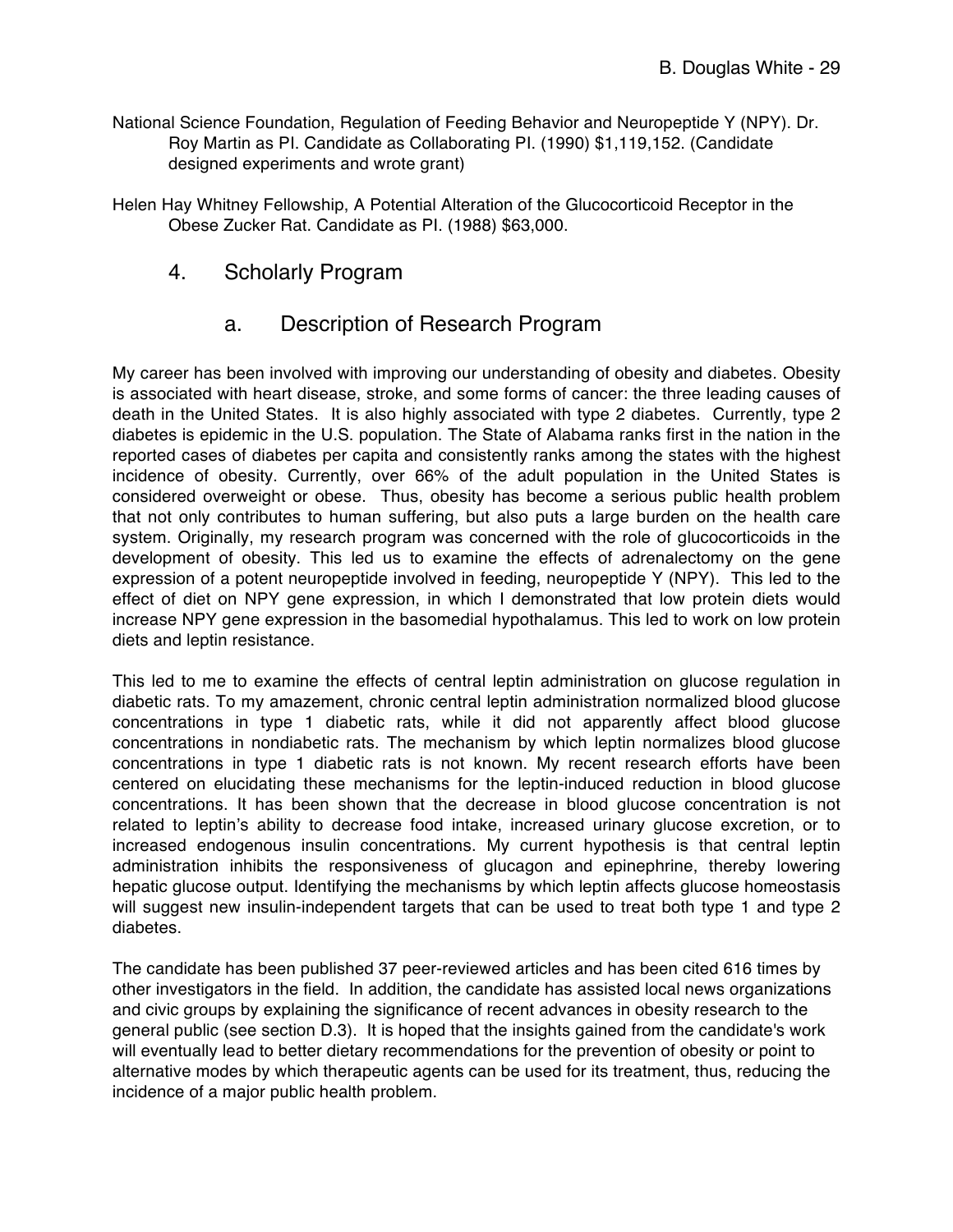# b. Work in Progress

• We have studies underway to determine whether chronic central administration of leptin inhibits the responsiveness to glucagon and epinephrine, which in turn leads to a decrease in hepatic glucose production.

#### C. Outreach

The candidate does not have an appointment directly related to Outreach, but has addressed questions from the public and the media on nutrition-related issues (see section D.3).

#### D. Service

1. University Service

## a. Service to the University

- Alternate Member, Institutional Animal Care and Use Committee (IACUC) (2013-2016)
- Member, University Student Discipline Committee (2011-2012)
- Co-chair, University Student Discipline Committee (2012-2014)
- Member, University Curriculum Committee (2010-2013).
- Member, Patent and Invention Disclosure Committee (2010 -2013)
- Temporary Member, University Faculty Research Committee (finished Leonard Bell's term) (2010).
- Member, Committee for Program Review of Department of Animal Sciences (Auburn University) (2007).
- Member, University Biosafety Committee (2002 2005).
- Member, Executive Committee for the CMB Peak of Excellence (2002 2006).
- Member, Ad Hoc Committee evaluating the Vice President's Incentive Plan (Dr. Bill Gale chair) (2002-2003).
- Member, University Biogrant Committee (2001-2004.)
- Member, Graduate Student Affairs Committee for the CMB Peak of Excellence (2001 present).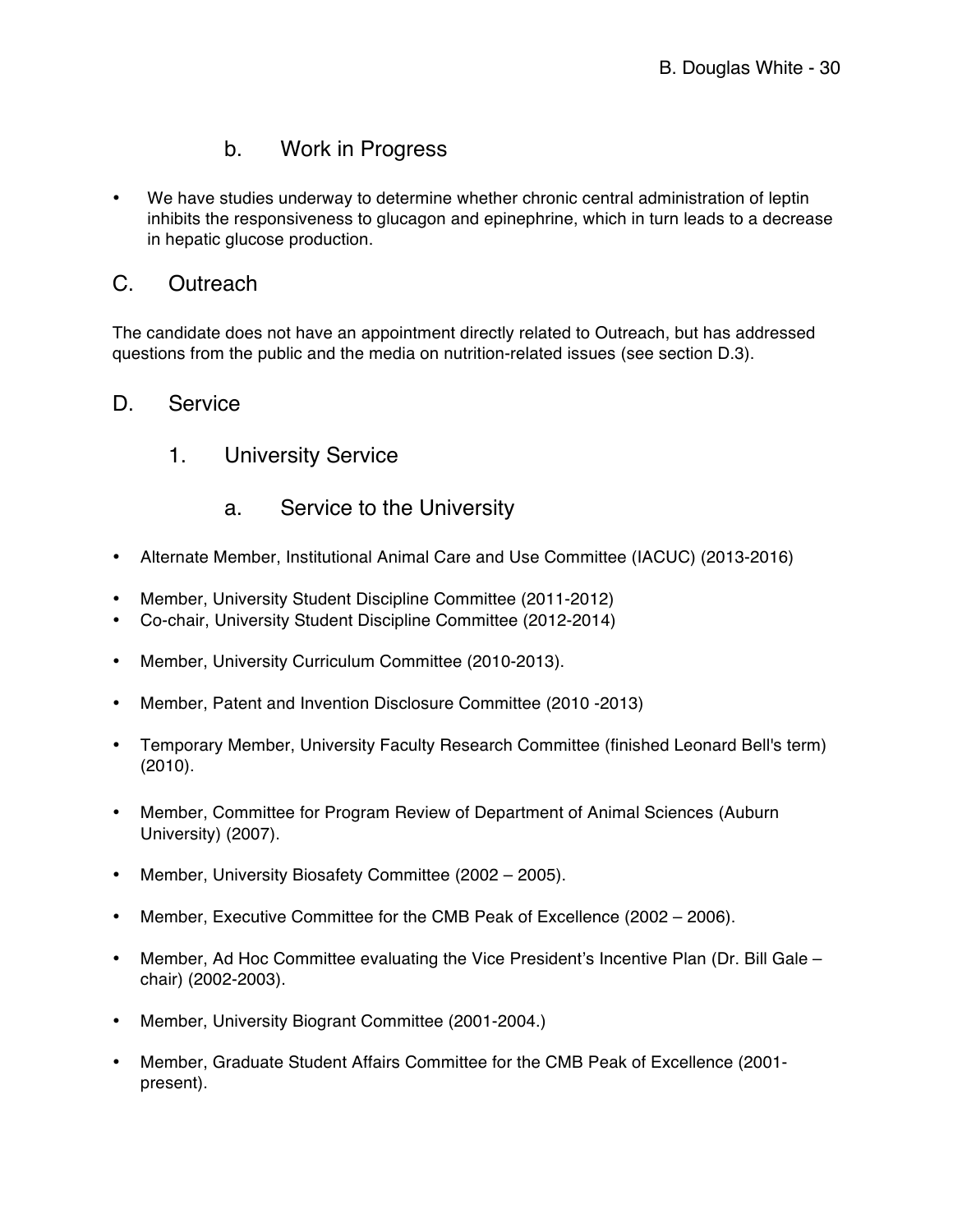- Member, Education Subcommittee of Sponsored Programs (2001).
- Member, University Equipment Committee (1999-2001).
- Member, University Biochemistry Curriculum Committee (1998-1999).
- Science judge, Seventh Annual Graduate Student Organization Research Forum (1997).

#### b. Service to the College of Human Sciences

- Chair, Search Committee for Associate Dean of Academic Affairs. (2006)
- Member, Diversity Committee (2005-2006)

#### c. Service to the Department of Nutrition and Food Science

- Chair, Departmental search for director of DPD program (2012)
- Member, Departmental Scholarship Committee (2011 present)
- Coordinator, Departmental peer-teaching review program (2011 present)
- Chair, Departmental search for director of DPD program (2011)
- Ex-Officio Member, Dietary Manager's Advisory Committee (2004-2009)
- Departmental representative in the Faculty Senate (2001-2004)
- Chair, Molecular Nutritionist Faculty Search Committee (2002 2003)
- Member, Department Head Search Committee (2002 2003)
- Member, Undergraduate NUFS SACS Accreditation Committee (2001)
- Member, Hotel and Restaurant Management (HRMT) Faculty Search Committee. (2001)
- Member, Hotel and Restaurant Management (HRMT) Faculty Search Committee. (1999)
- Chair, Committee for the semester conversion of Nutrition graduate courses. (1997-1998)
- Member, Committee for the semester conversion of Nutrition undergraduate courses. (1997- 1998)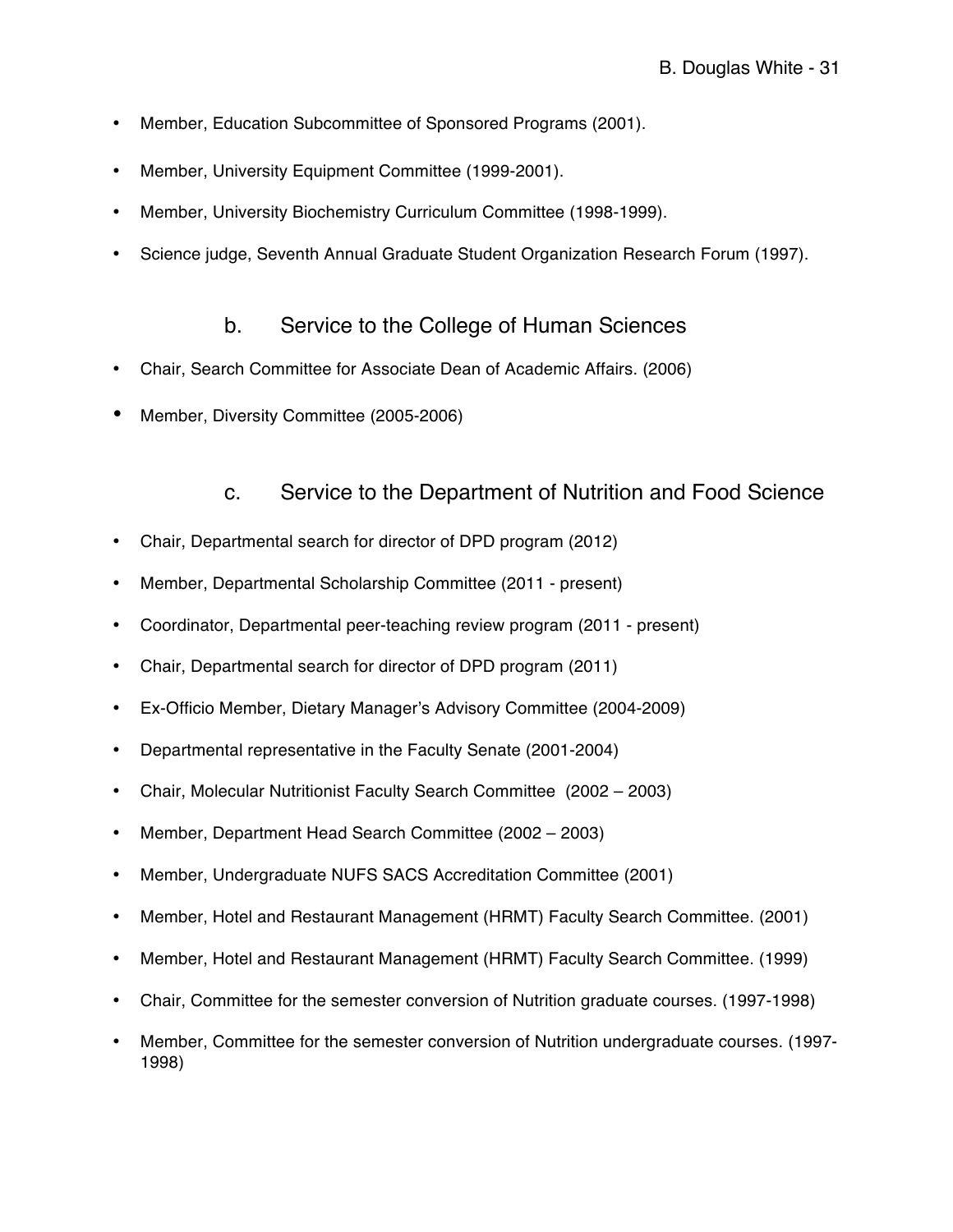# 2. Professional Service

- Reviewer for AAES Research Proposals for College of Human Sciences, Auburn University. (2 in 2009, 3 in 2011)
- Reviewer for Animal Health and Disease Research Proposal for College of Veterinary Medicine, Auburn University (2011).
- Moderator of graduate student oral presentations at Annual Boshell Research Day (2009 2013).
- Ad Hoc Reviewer, proposal from Maryland Industrial Partnerships (MIPS) program (2006).
- Member, Panel for Improving Human Nutrition for Optimal Health, USDA/NRICGP (2000- 2001)
- Member, Development and Writing Committee of regional grant, USDA, Cooperative State Research, Education, and Extension Service (CSREES), (Genetic and Dietary Contributions to Obesity) (2000).
- Reviewer, textbook chapter for Wadsworth Publishing. Chapter 9: Energy balance and healthy body weight, in *Nutrition: Concepts and Controversies* by Sizer and Whitney, 9<sup>th</sup> Edition (2001).
- Ad Hoc Reviewer, 7 grant proposals for Improving Human Nutrition for Optimal Health, a program of the USDA, National Research Initiative Competitive Grants Program (NRICGP), (1996-2002).
- Ad Hoc Reviewer, grant proposal for the Whitehall Foundation (1992).
- Ad Hoc Reviewer, 96 articles in the following journals. (1991-present)
	- *American Journal of Clinical Nutrition*
	- *American Journal of Physiology*
	- *Biochemistry, Pharmacology and Behavior*
	- *British Journal of Nutrition*
	- *Canadian Journal of Physiology*
	- *Comparative Biochemistry and Physiology*
	- *Diabetologia*
	- *Domestic Animal Endocrinology*
	- *Experimental Biology and Medicine*
	- *Journal of Nutrition*
	- *Life Sciences*
	- *Metabolism*
	- *Neuroscience Letters*
	- *Nutrition*
	- *Nutrition Research*
	- *Nutritional Neuroscience*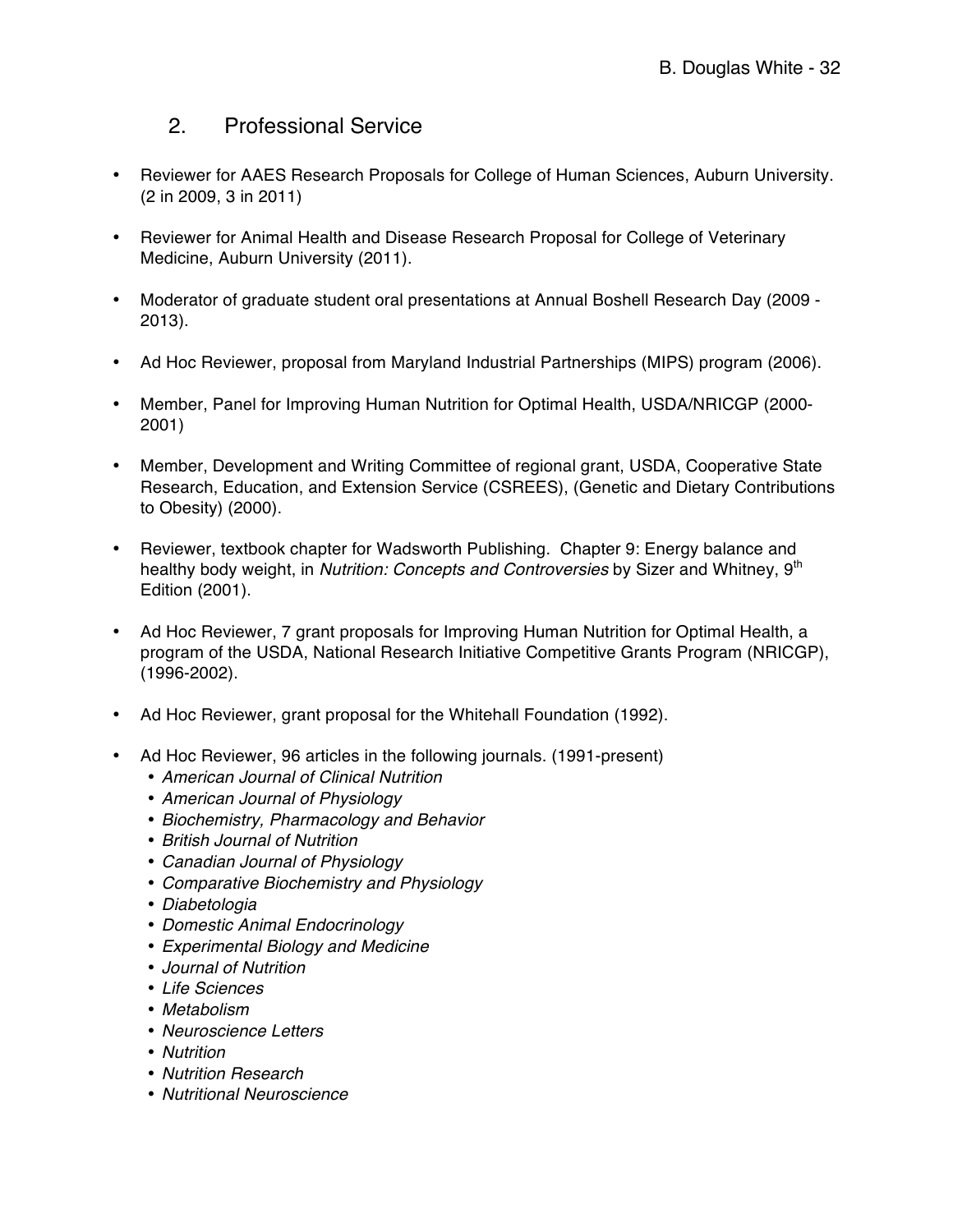- *Obesity*
- *Obesity Research*
- *Peptides*
- *Physiology and Behavior*

# 3. Community Service

- Source for article by Auburn Plainsman on weight watching over spring break (2011).
- Received two-day training course on C-CERT. Agreed to be a C-CERT member for the Poultry Science Building (2010).
- Speaker at Auburn University employees' "Scale Back Alabama". (2008 & 2010).
- Interview by Auburn Plainsman for "Ask a Professor" column, "Can someone drink a gallon of milk (2010).
- Source for article by Auburn Plainsman on foods that appear healthy, but aren't (2010).
- Source for two newspaper articles by Auburn Plainsman, one on lactose intolerance and one on vegetarianism (2009).
- Source for newspaper article on obesity by Opelika-Auburn News (2008).
- Interviewed by the school newspaper, The Plainsman, concerning the Adkins diet (2004).
- Member, Speaker Bureau of the local Sigma Xi chapter. The Bureau was established to serve Auburn-Opelika area schools as a source for speakers/experts on specialized topics. The candidate's area of specialty is obesity, regulation of food intake and body weight, and human nutrition. (1998-present).
- Panel Discussion Member, Sponsored by KON, Discussed graduate school application process with prospective students. Attended by approximately 40 students (2001).
- Guest Speaker, presented educational seminar to the Auburn District of the American Dietetics Association, The seminar was entitled, "Obesity in the U.S.: Progress in our understanding of the regulation of energy balance. Attended by approximately, 20 dietitians (2002).
- Spokesperson, interviewed by WRBL News concerning the recent advances in obesity research (1998).
- Spokesperson, interviewed by WTVM News concerning the recent advances in obesity research (1998 & 2002).